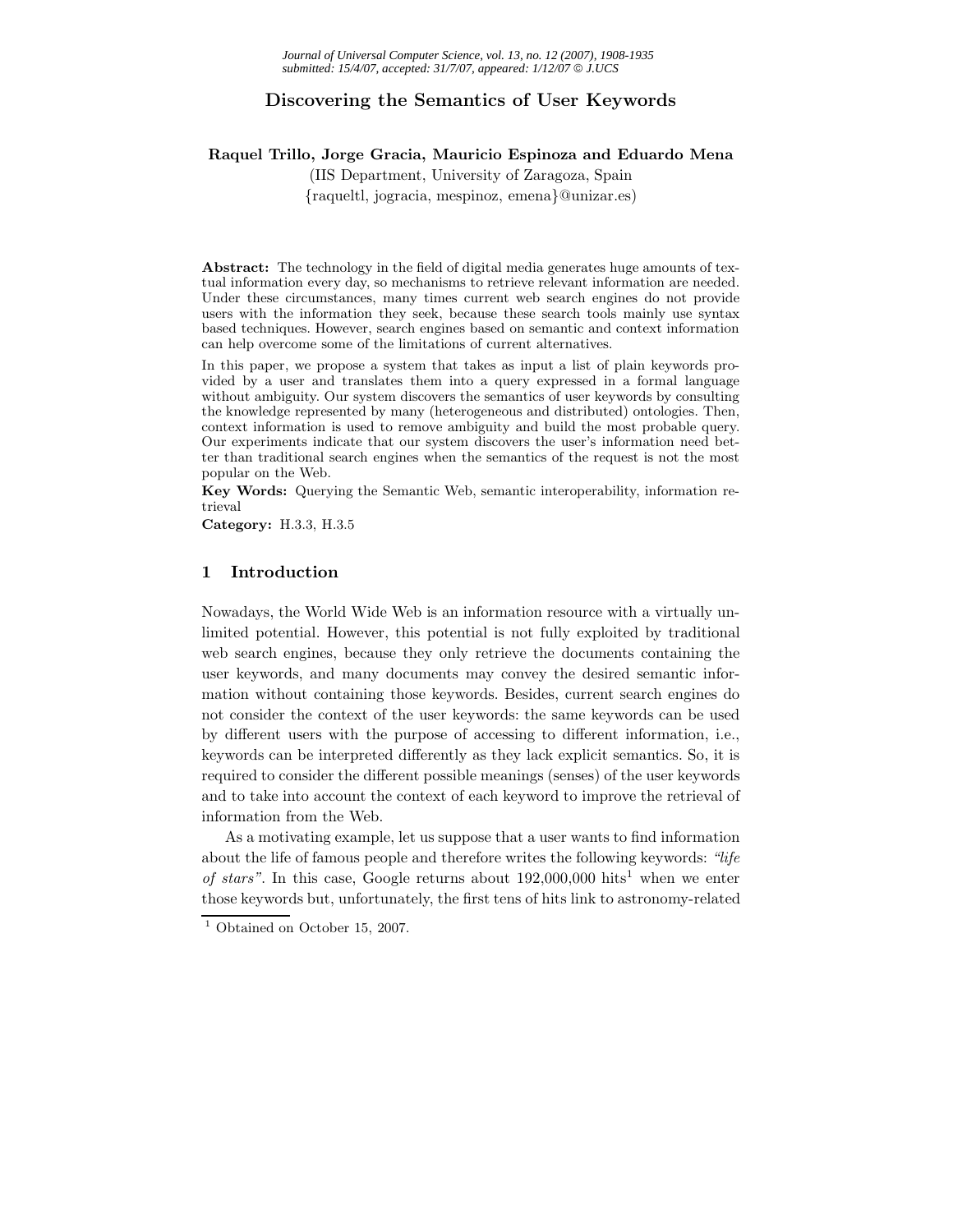web pages. We see how syntactic-based search engines are very influenced by the enormous amount of information about popular issues on the Web. Similar results are obtained if the keyword is "Java": Java as programming language eclipses the rest of possible senses (the Indonesian island, a coffee plant, different US cities, etc).

In this context, the increasing pools of ontologies (which offer a formal, explicit specification of a shared conceptualization [Gru93]) available on the Web can help to discover the semantics of user keywords, because ontologies provide us with a non-ambiguous description of their terms. Moreover, the more ontologies consulted (each one representing the point of view of their creators), the more chances to find the semantics that the user assigned to the entered keywords.

In this paper, we propose a system that takes as input a list of plain keywords provided by a user, finds out their possible semantics (their meanings or senses) and outputs a formal query which express the user's information need without ambiguity. Firstly, the system discovers the semantics of the user keywords in run-time by accessing to the shared knowledge stored in different ontology pools available on the Web, and so, for each keyword, it obtains a list of possible senses for each keyword. Secondly, the system deals with the possible semantic overlapping among senses and removes the redundancy among them by using a *synonymy probability* measure. Thirdly, a disambiguation method is used to select the most probable intended sense of each user keyword by considering the possible senses of the rest of keywords and a semantic relatedness measure. Finally after the system has selected a sense for each user keyword, those senses are combined to build a query expressed in a knowledge representation language; this query represents what the user is looking for in an unambiguous way. The obtained query could be used to retrieve underlying relevant data indexed by the pool of ontologies [CFV07, MI01] or query expansion in traditional search engines [GMV99, PTBW05], but these tasks are out of the scope of this paper. We have developed a prototype and executed some experiments that indicate that our system behaves better than traditional web search engines in obtaining the intended meaning of user queries when their semantics is not the most popular on the Web.

The rest of this paper is as follows. In Section 2, we overview our approach and describe the main steps performed by the system. In Section 3 we show how the possible senses of each user keyword are obtained. In Section 4 we describe the algorithm that computes the *synonymy probability* between senses to eliminate the possible redundancy. In Section 5, we present how to remove the ambiguity of user keywords. In Section 6 we explain how to build queries and rank them. Some experimental results of the developed prototype are shown in Section 7. Related work can be found in Section 8. Finally, conclusions and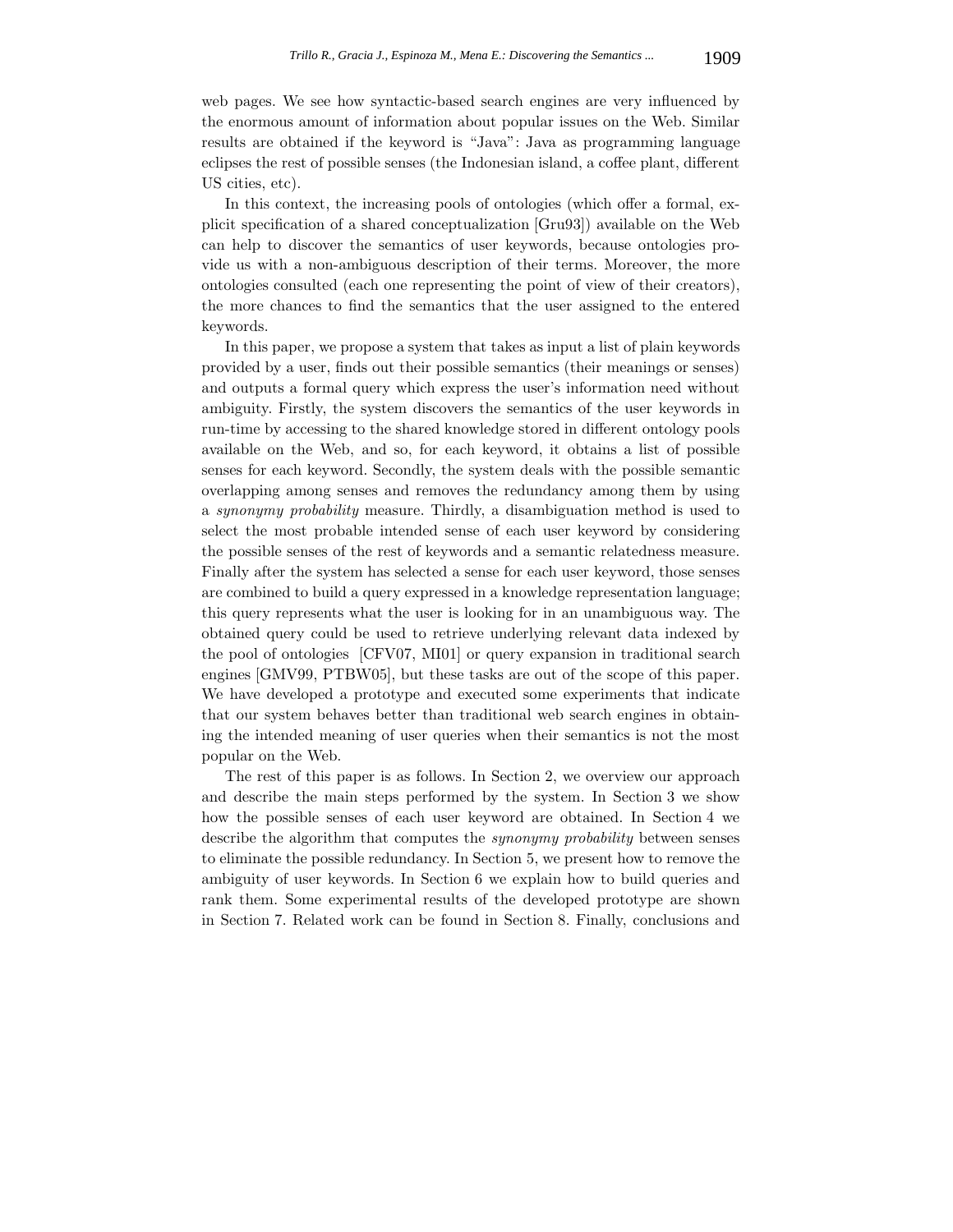future work appear in Section 9.

## **2 Overview of the System**

The target of our system is to translate a list of plain keywords provided by a user into a query expressed in a knowledge representation language, which expresses the user's information need without ambiguity. The main steps performed by the system are the following (see Figure 1):



**Figure 1:** General overview of the system.

- 1. *Extraction of keyword senses*: Like in traditional search engines, the user must provide the system with a list of keywords  $K = \{k_1...k_n\}$ . The system queries WordNet [Mil95], Swoogle [FDP<sup>+</sup>05] and other ontology repositories to find ontological terms that match the normalized keywords. The system builds a sense for each matching obtained and then the extracted senses are semantically enriched with the ontological terms of their synonyms by also searching in the ontology pool. The result is a list of candidate keyword senses for each user keyword. A detailed description of this process is presented in Section 3.
- 2. *Alignment and merging of redundant keyword senses*: As the obtained senses were built with terms coming from different ontologies, they could represent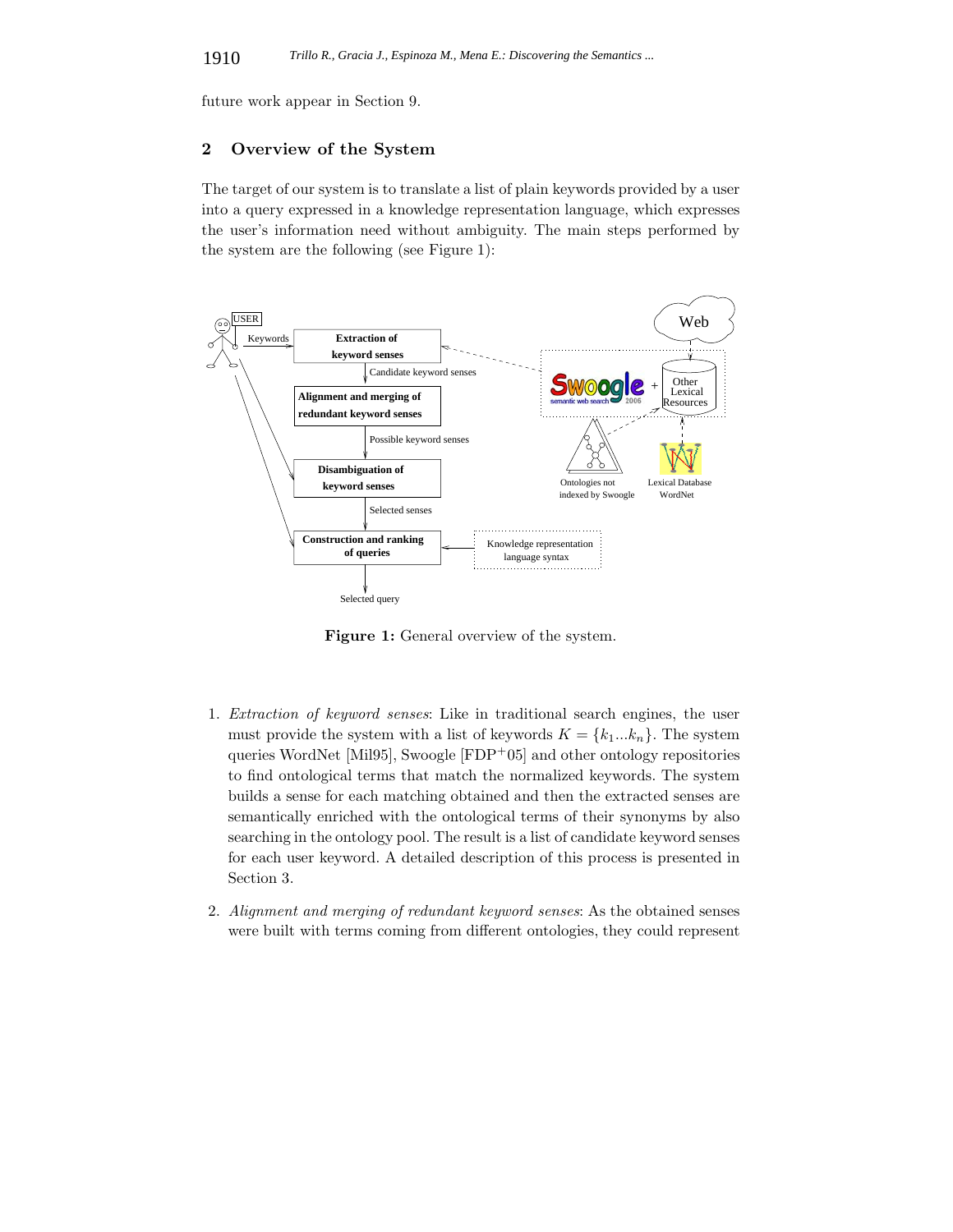the same semantics. An incremental algorithm is used to remove these possible redundancies, aligning the different keyword senses and merging them when they are similar enough: Each input sense is compared with the rest of stored senses in order to decide whether it can be integrated with some other sense. The senses are merged when the estimated *synonymy probability* between them exceeds a certain threshold. Thus, the result is a set of *different* possible senses for each user keyword entered. A more detailed description of this process can be found in Section 4.

- 3. *Disambiguation of keyword senses*: A disambiguation process is needed to select the most probable intended sense of each user keyword by considering the possible senses of the rest of keywords. The system uses a *semantic relatedness measure* based on information provided by Google, to compute the correlation between the senses of a particular user keyword and the senses of its neighbor keywords. Thus, the best sense for each keyword will be selected according to its context. A more detailed description of this process can be found in Section 5.
- 4. *Construction and ranking of queries*: From the selected senses in the previous step, the system builds a ranked list of queries that represent the possible semantics intended by the user for the initial keyword set. These queries are expressed in a knowledge representation language (for example in OWL [DS04] and BACK [Pel91], but any other is possible). The system combines the ontological information of the involved senses with the different operators of the chosen language by using parsing techniques and a Description Logics reasoner [BCM<sup>+</sup>03]. Besides, a weight (*relevance probability*) is associated to each query to rank them. This weight represents the probability that the query expresses the intention of the user. The system can use any language although the specific queries generated depend on the expressivity of the chosen language. A more detailed description of this process can be found in Section 6.

The obtained semantic queries could be used for different purposes: 1) to retrieve underlying relevant data indexed by the pool of ontologies [CFV07, MI01, FB03]; 2) even if the utilized ontologies do not index data, semantic queries are still useful to address query expansion in traditional search engines, as they do in [GMV99, PTBW05], or 3) to select a particular set of results provided by search engines which use clustering or classification techniques (as for example Clusty<sup>2</sup>), because those queries have a well-defined semantics that can be used to find semantic correspondences with the returned clusters.

 $\sqrt{2}$  http://www.clusty.com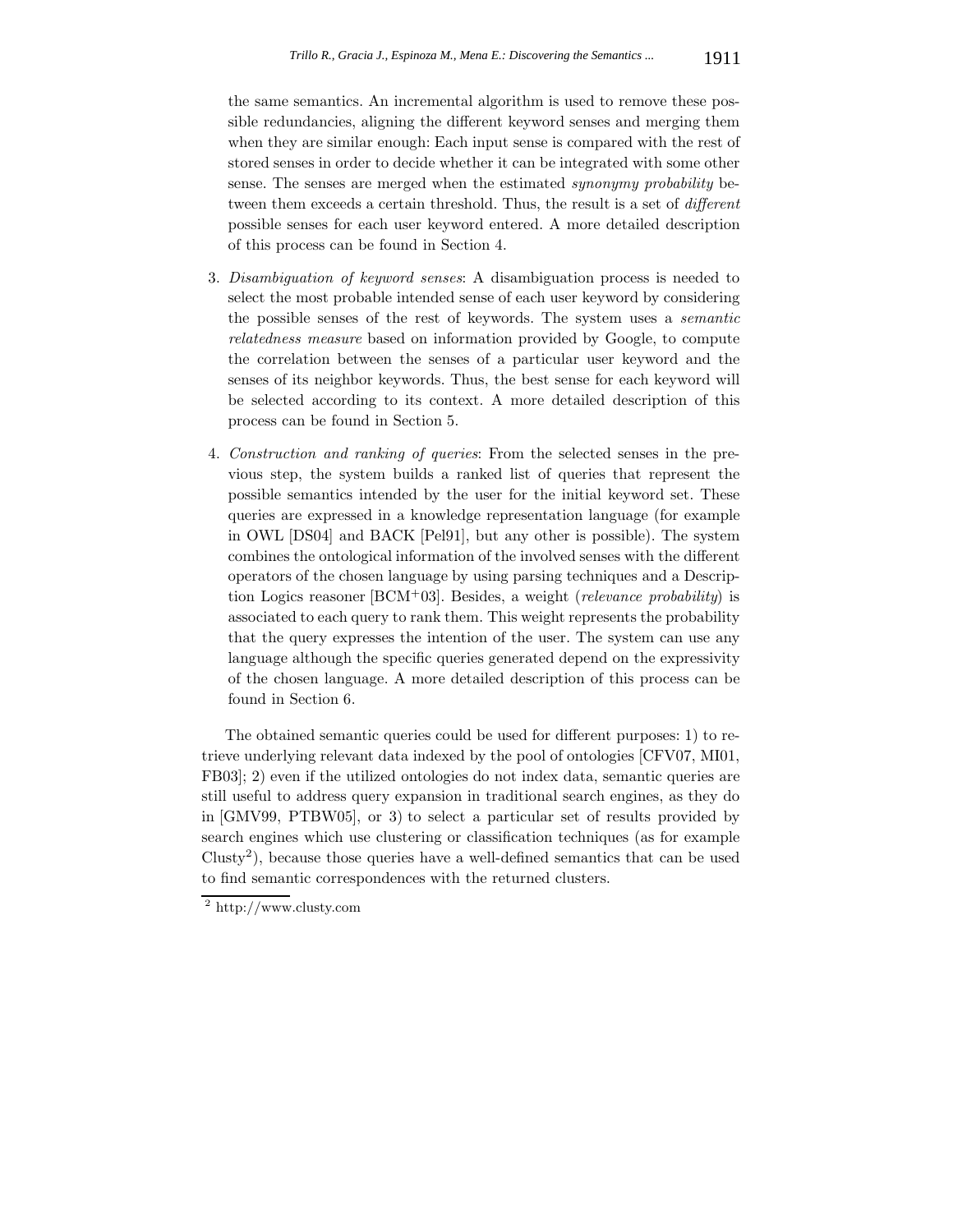# **3 Extraction of Keyword Senses**

In this section we detail our contribution to automatically retrieve candidate keyword senses from a set of user keywords (see Figure 2).



**Figure 2:** Obtaining the possible senses of user keywords.

Initially, the user keywords are normalized (e.g., rewriting them in lowercase, removing hyphens, etc.) generating a list of normalized keywords  $NK =$ {*nk*1*...nkn*}. Then, the *sense discovering* module queries different third-party knowledge pools: Swoogle [FDP+05], which indexes many ontologies available on the Web, remote lexical resources as Wordnet [Mil95], and other ontologies not indexed by Swoogle to find ontological terms that match those normalized keywords. A *black list* of ontologies is managed to avoid known low-quality ontologies, and a *buffer* stores previously parsed ontology terms to avoid accessing the same remote data twice. We advocate using a pool of ontologies instead of just a single one, like WordNet (as many works do [LDKG04]), because many technical or subject-specific senses of a keyword cannot be found in just one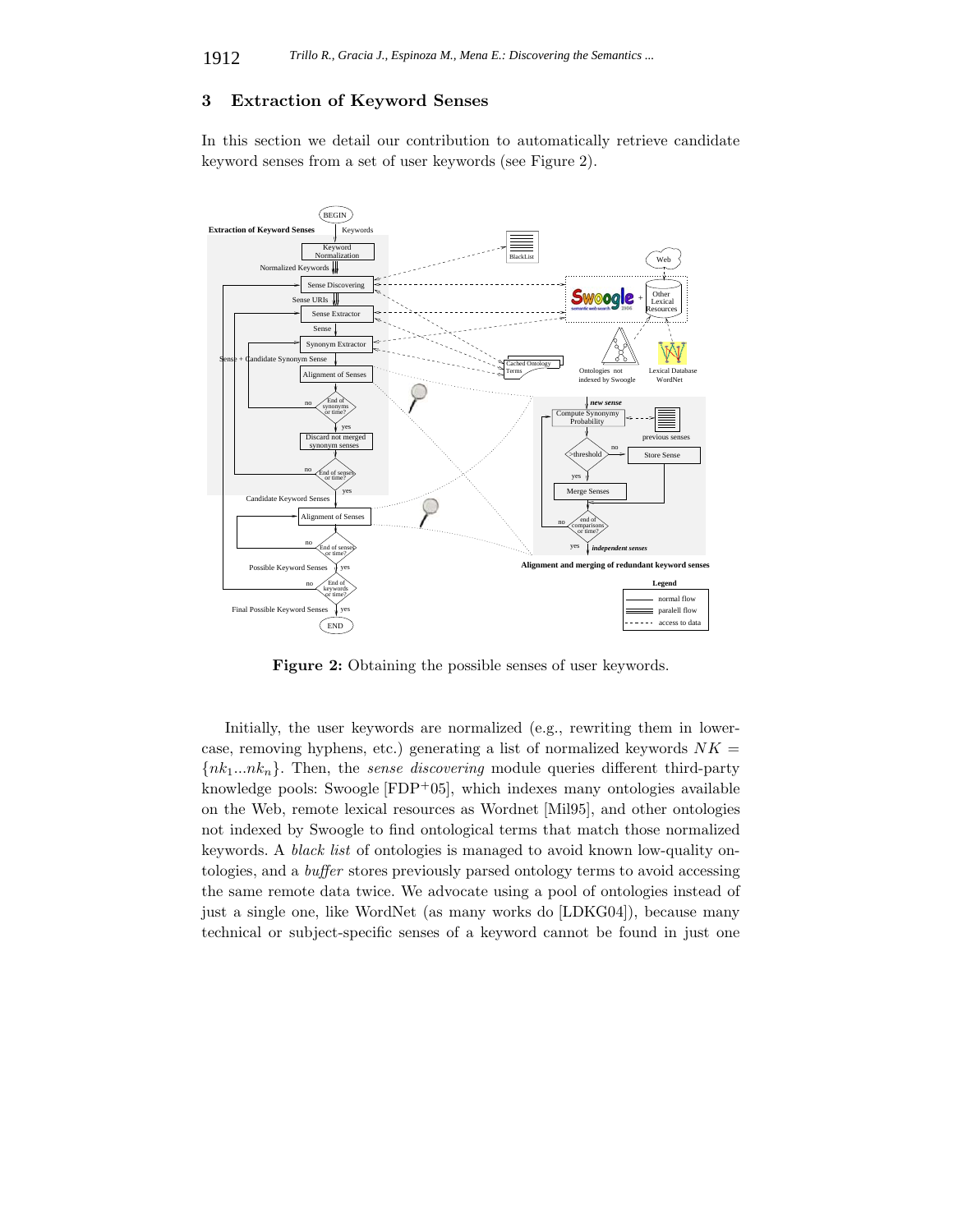ontology. For example, for the keyword "developer", WordNet does not provide the sense "someone who programs software". However this sense can be obtained from the Software Project Ontology<sup>3</sup>, so it can be added to the senses retrieved from WordNet (and others) to be considered by our system.

Secondly, the *sense extractor* module builds a sense for each URI (Uniform Resource Identifier) obtained in the previous step. In our approach, a sense (meaning) of a normalized keyword  $nk$ , denoted by  $s_{nk}$ , is represented as a tuple  $s_{nk} = \langle s, \text{ graph}, \text{ descri}, \text{ pop}, \text{ syndgr} \rangle$ , where *s* is the list of synonym names<sup>4</sup> of normalized keyword *nk*, *grph* describes the sense *snk* by means of the hierarchical graph of hypernyms and hyponyms of synonym terms found in one or more ontologies, *descr* is a description in natural language of such a sense, and *pop* and *syndgr* measure the degree of popularity of this sense; *pop* is the number of times it appears in the ontology pool and *syndgr* represents a percentage of synonymy degree of different ontological terms integrated in the sense (see section 4 for more details). Thus, senses are built with the information retrieved from matching terms in the ontology pool [EGTM06]. Notice that the more ontologies or knowledge bases accessed, the more chances to find the semantics that the user is looking for. As matching terms could be ontology classes, properties or individuals, three lists of candidate keyword senses are associated with each normalized keyword  $nk$ :  $S_{nk}^{class}$ ,  $S_{nk}^{prop}$  and  $S_{nk}^{indv}$ .

Thirdly, each keyword sense extracted is enhanced incrementally with their synonym senses by the *synonym extractor* module (which also searches the ontology pool). The module that aligns senses integrates the keyword sense with those synonym senses representing the same semantics, and discards the synonym senses that do not enrich the keyword sense. So the result is a list of possible senses for each keyword. We will provide more details later in this section.

Notice that the whole process can be limited in time. Also, senses obtention is executed in parallel for each keyword; within that task, the semantic enrichment of each keyword sense with its synonym senses is performed in parallel too.

In Figure 3, we show the first three steps of the extraction of keyword senses when user keywords are "life of stars". Our prototype finds 16 matches denoted by URIs for the keyword "life" and 13 for "star". For simplicity we only show three. Notice that the second sense of keyword "star",  $s2_{star}^{class}$ , has the semantics assigned by the user ("famous people"). However  $s3^{prop}_{star}$  corresponds to a different interpretation (it represents a property sense with the class "hotel" as domain).

 $^3$ http://keg.cs.tsinghua.edu.cn/persons/tj/ontology/software.owl $^4$  The system extracts the synonym names of a term by consulting the synonym relationships defined in the ontology of such a term. For example the relations *equivalentClass* and *equivalentProperty* of OWL.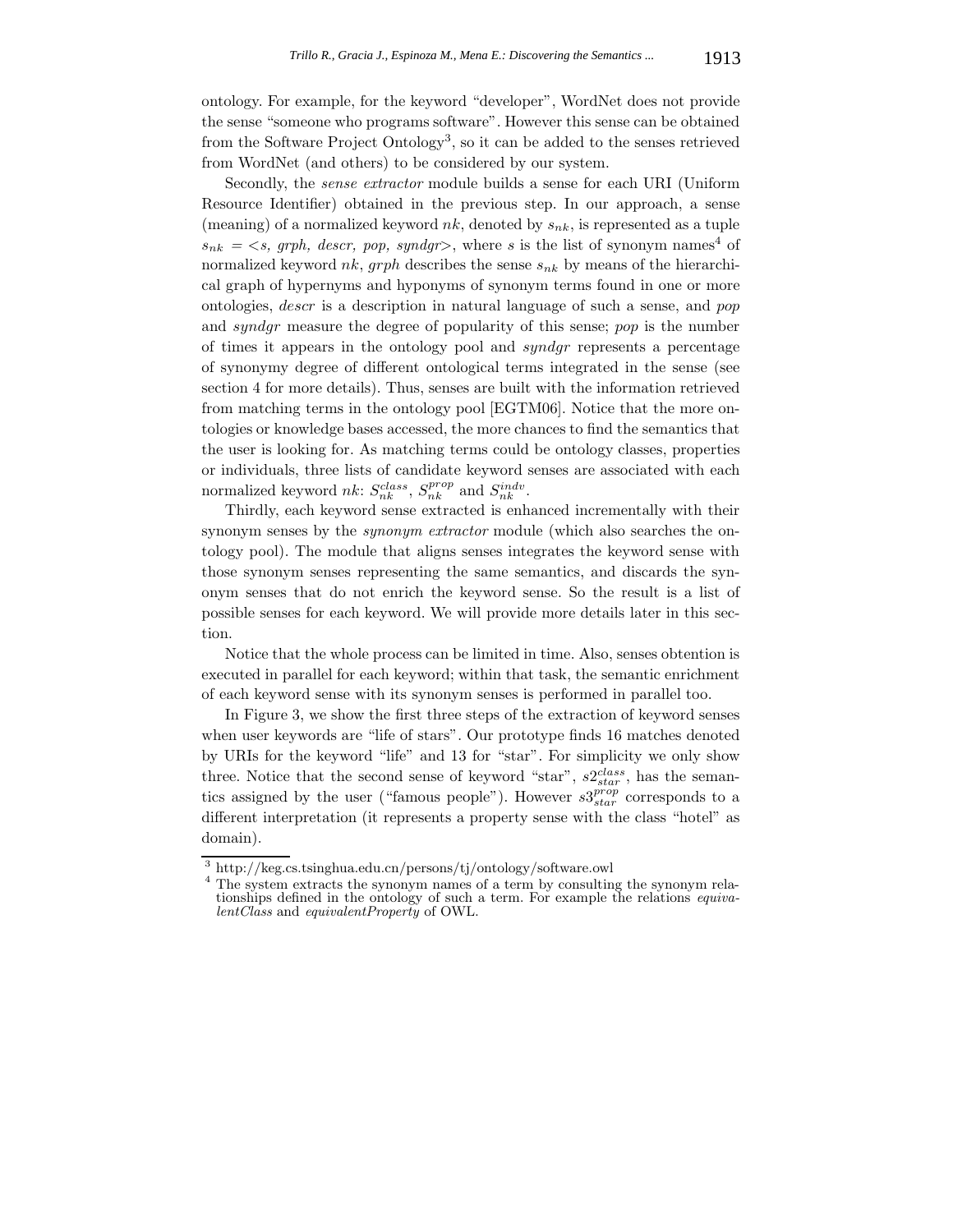

**Figure 3:** Extraction of senses of the user keywords "life" and "star".

### **Semantic Enrichment of Keyword Senses with Synonym Senses**

We explained before that each user keyword is searched (syntactically) in the ontology pool, and a sense is built for each matching term by considering its ontological context. However, we realized that something was missing with such a simple ontology matching: many relevant ontology terms do not match just because their names differ from the searched keyword; for example, if the user was looking for "lorry" information about "truck" was not obtained. So we decided to make our approach not so dependent on the words chosen (user keywords are just a guide to begin the search of senses) by considering the synonyms found during the process. In other words, the system retrieves similar results whether the user keyword is *lorry* or *truck*, if any ontology classifies them as synonyms.

Therefore our system takes advantage of the shared ontologies available on the Web and semantically enriches the keyword senses with senses extracted from their synonyms. After the senses extractor module obtains the synonym names of a term by consulting the synonym relationships of its ontology; the synonym extractor module performs a process similar to discovering and senses extractor modules, to build new senses from other ontologies which match with the synonym names. Notice that synonym names are stored in the sense structure shown before, which gets upgraded every time a sense is integrated with a (very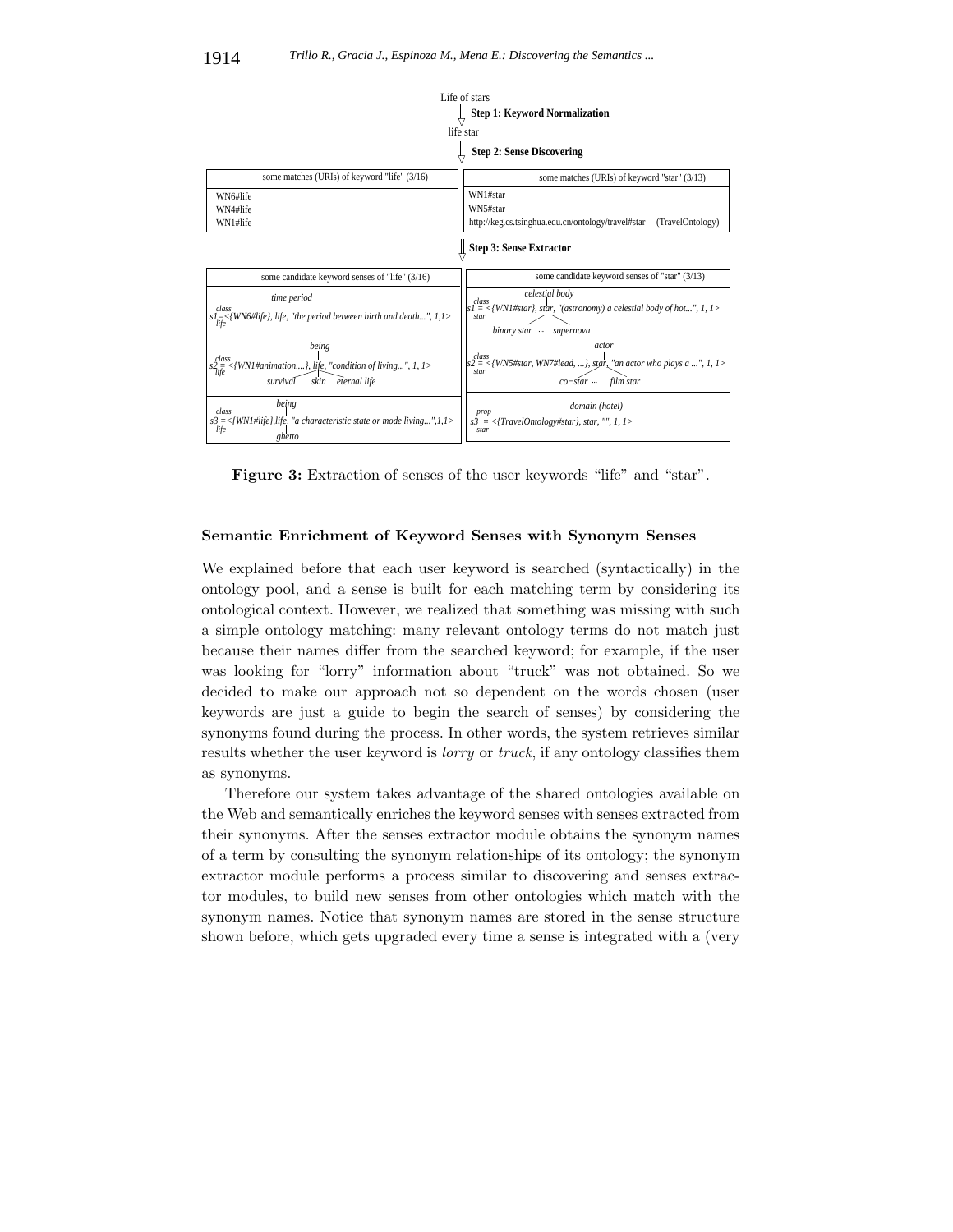similar) sense coming from other ontology. In order to evaluate the semantic similarity between the sense of a keyword and their synonyms, the system performs the sense alignment step (detailed in Section 4) which determinates whether the semantics of the keyword sense and each synonym sense found represent the same semantics or not.



**Figure 4:** Semantic enrichment of the sense of keyword "star" *s*2*class star* .

In Figure 4, we show the steps given to semantically enrich the sense of "star" *s*2*class star* . On the bottom left, circles represent the senses extracted from the ontology pool (the sense of keyword *star s*2*class star* is represented by the biggest circle). Two senses intersect when they have some degree of synonymy. Our prototype finds terms *lead* and *principal* as synonyms of *s*2*class star* in WordNet. However, we see that some "synonyms", for example, *syn*1*class lead* from ONT1, do not represent the same semantics as their keyword sense; in the example, *s*2*class star* although *lead* was classified as synonym of "star" by some ontology (WordNet in this case): the reason is that the word "lead" has also different semantics in different ontologies. Something similar happens with the synonym named "principal": its *semantic* distance to the sense of *star s*2*class star* is too high to be integrated with it. The system finally discards senses  $syn1_{lead}^{class}$  and  $syn3_{principal}^{class}$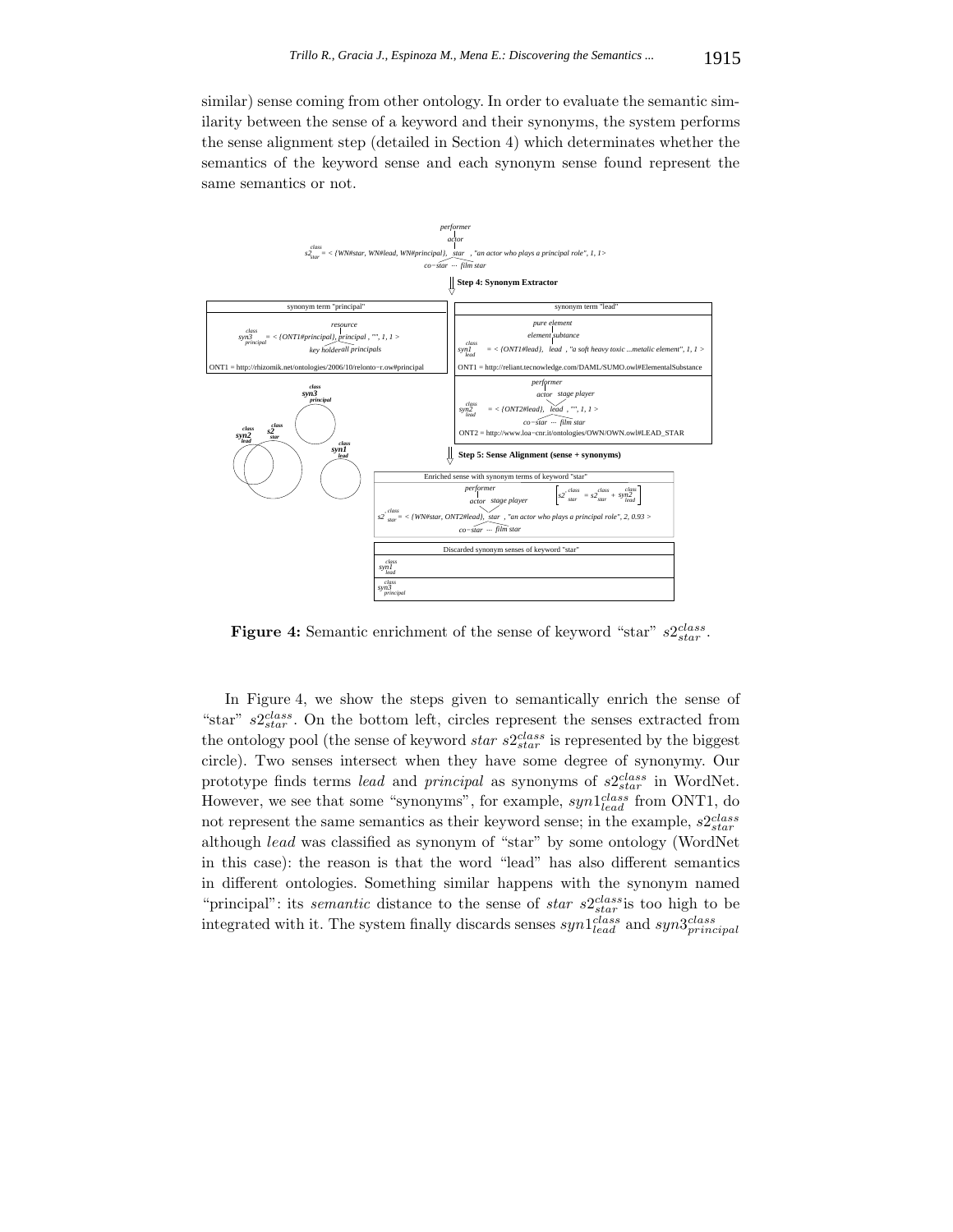because they do not correspond to the searched semantics (*s*2*class lead* ). However one matching of *lead* (*syn* $2_{star}^{class}$ ) represents a semantics very similar to  $s2_{star}^{class}$ and therefore both senses are integrated into only one  $(s2'_{star})$ ; as suggested by [Ala06], we focus on integrating only the interesting parts (senses) rather than whole ontologies. The values of *s, grph* and *descr* of the integrated sense are the union of the equivalent parameters in the original senses; however the *pop* value is the add of the *pop* values of the original senses and *syndgr* is the product of the *syndgr* values of the original senses. As result of this semantic enrichment, now the system *knows* that a "star" is also a "stage player", according to certain possible sense (*s*2). Notice that when consulting different ontologies created by different people, it is very unusual that terms defined as synonyms are expressed exactly in the same way (same ontological graph).

## **4 Alignment and merging of redundant keyword senses**

We explain in this section the sense alignment process that can be seen in Figure 2, on the right. Notice that this step is used in two situations by our system: 1) to check which synonym senses from other ontologies represent the same semantics as their candidate keyword senses, and 2) to avoid redundancy in the list of possible senses of each user keyword. However both tasks share a common goal: to find when two given senses represent very similar semantics; in that case they will be considered synonyms and both senses will be integrated<sup>5</sup>. Later, in this section, we detail the synonymy measure that compares the ontology context of two senses and how the merging (integration) of two senses is performed if they are synonyms.

In the following we explain graphically why our proposal for sense alignment is not just a comparison between two senses but an iterative process. Let us suppose that the system has extracted a *new sense*, which must be compared to the previously obtained candidate sense list (*<sense1*, *sense2>*). In Figure 5, the *new sense* is compared to *sense1* (step a) but their synonymy degree is below a certain threshold $6$  (they semantically intersect only in terms within the area C). Then, the *new sense* is compared to *sense2* (step b); in this case, as their common knowledge is big enough (area D) they are integrated and the result is *new sense'*. Other approaches finish here their sense alignment step and the new list of different senses would be *<sense1*, *new sense'>*. However, although *sense1* and *sense2* were different enough (they do not represent the same semantics), we can see in step c that it is possible for the new integrated sense to be integrated with *sense1*: their common knowledge (areas B and C) is

 $5$  The integration process we propose, which is not the main goal of this paper, can be found in [EGTM06].

Graphically, we consider that two senses should integrate if their intersection is above 25% of their areas. In our prototype, the threshold used is 0.65 (65%).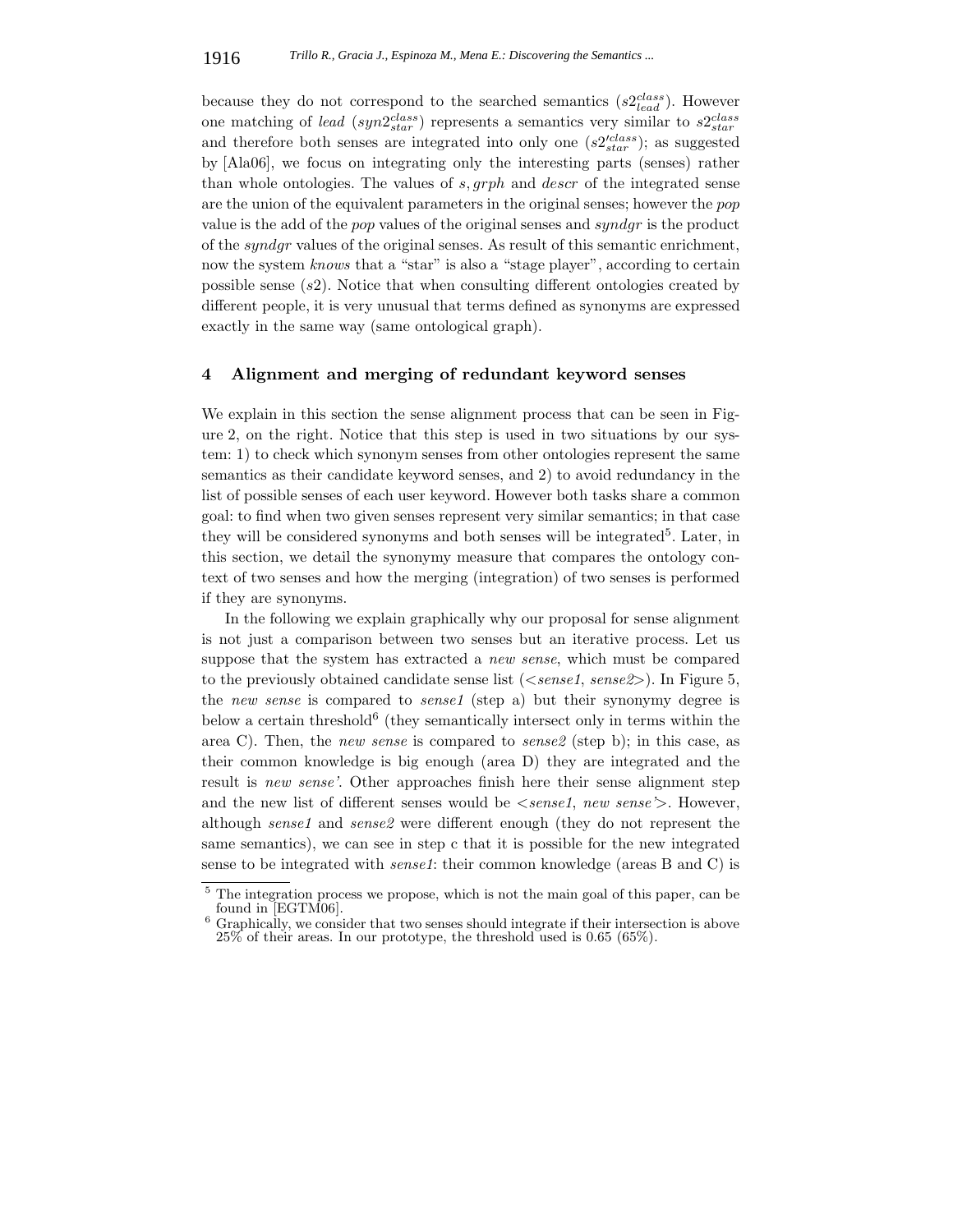above the threshold, therefore they should be integrated, and then the resulting list of possible senses is just *<new sense">*. In other words, each new integrated sense must be considered as candidate to integrate with the rest. For the same reason, new senses that do not integrate are stored because they could become the missing semantic gap between two senses that do not integrate. Although this method is costly (we limit its execution time), it performs a much better ontology alignment among senses.



Figure 5: Iterative sense alignment: new integrated senses are considered for integration

The enrichment of senses could be extended by considering other semantic relationships. For example, a query for *hotel facility* could retrieve senses including classes, such as *rooming house restaurant*, *hotel online reservations*, or *casino hotel*, that are related by a kinship relationship.

In the following we detail how the system computes the *synonymy probability* between two candidate senses in order to decide if they must be integrated (as a single sense) or not.

### **4.1 Synonymy probability between two keyword senses**

The aim of estimating the probability of synonymy is to conclude whether the semantics of two ontology terms represent the same sense or not. Thus the system avoid redundancy among the possible senses of a keyword. Our system does not compare senses coming from the same ontology; we suppose that different occurrences of a term in the same knowledge source always describe different senses if that ontology is free of redundancy, as expected in a well-formed ontology. At present, several solutions to determine the matching among ontological terms of different ontologies have been proposed, see [PE05] for recent surveys. Our approach computes coefficients of synonymy degree in the [0-1] range, however other approaches as semantic matching [GSY06] can be used as well.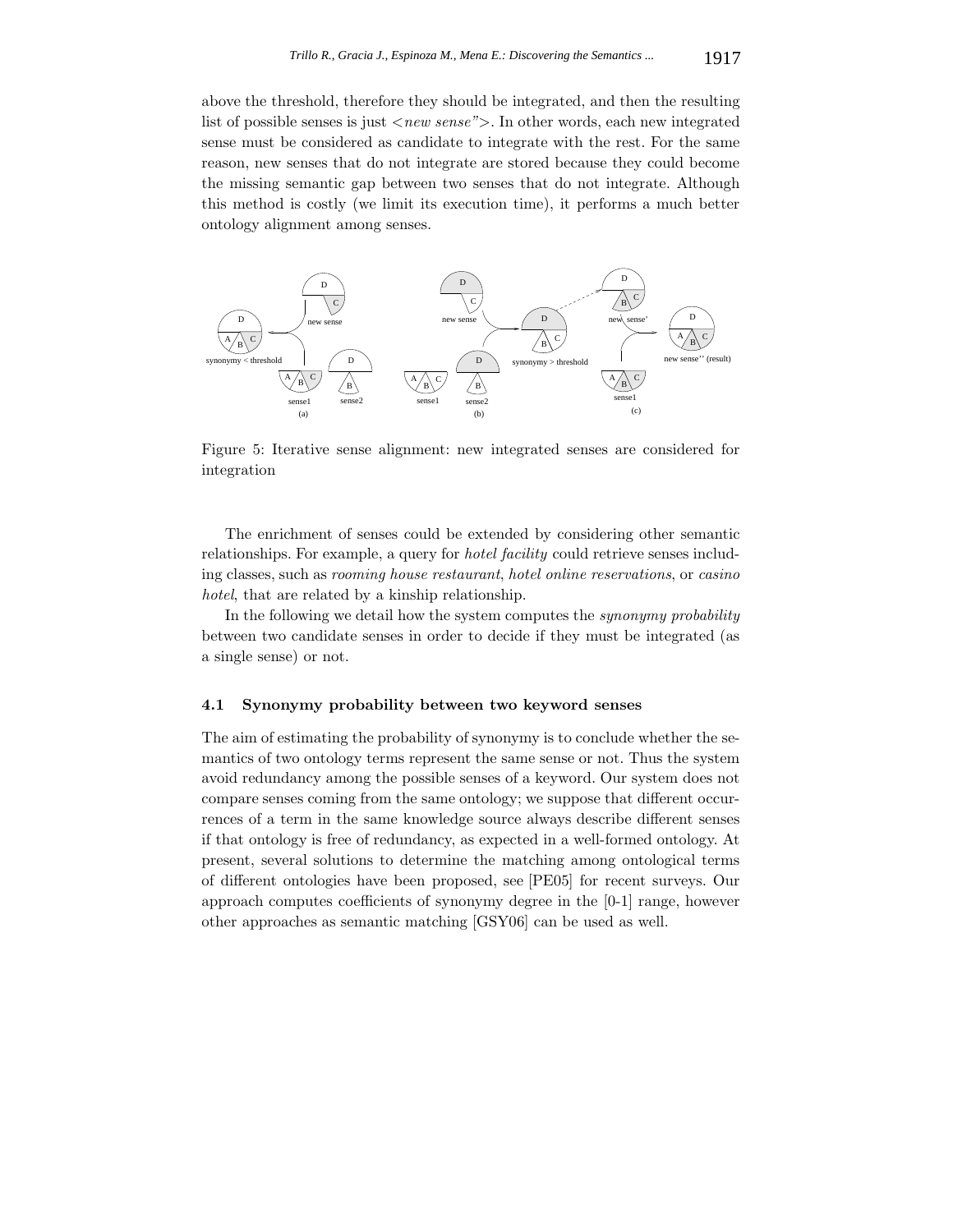The synonymy measure used relies on both *linguistic and structural* characteristics of ontologies. As most mapping algorithms we follow the following steps: 1) an initial computation using linguistic similarity, which considers labels as strings, 2) a recursive computation using structural similarity, which exploits the semantics of terms (ontological context) until a certain depth, and 3) the above values are combined to obtain the resultant synonymy measure.

In a variety of approaches, the similarity measure is only calculated among ontological terms that are classes. However, we propose a way to obtain the synonym probability according to the type of senses that we compare. As the ontology term that determines a sense can be a class, a property or an individual, a question can arise: is it possible, for example, for a class to be equivalent to a property? for instance, the property "teacher" of class "student" in some ontology *o*1 could seem similar to the class "teacher" in ontology *o*2, as both terms represent teachers. However, according to [MI01], the answer is no, due to the different semantic nature of classes and properties. What it is possible is that the property "*o*1#teacher" of class "*o*1#student" is equivalent to the property "*o*2#name" of class "*o*2#teacher". Thus, synonymy probability is only meaningful between two classes, two properties, or two individuals.

In the following we explain how the synonymy probability between a previous sense  $s_{t1}$  and a new one  $s_{t2}$  is computed, when  $t1$  and  $t2$  are classes, properties or individuals.

### **4.1.1 Synonymy Probability between Classes**

We propose a synonymy probability function *spclass* which is a linear combination of: 1)  $l(t1, t2)$ , the string similarity between class names  $t1$  and  $t2$ , 2)  $vsm(descr_{s_{t1}}, descr_{s_{t2}})$ , the similarity between class descriptions of t1 and  $t2, 3$ )  $sp_{ctx}$ , the similarity between the hypernym and hyponym hierarchies (let us call them *ontological contexts*) of *t*1 and *t*2, with a certain depth *d*, and 4) *sppropSet*, the similarity between the property sets of the classes *t*1 and *t*2:

 $sp_{class}(s_{t1}, s_{t2}, d) = w_{name} \cdot l(t1, t2) + w_{descr} \cdot vsm(s_{t1descr}, s_{t2descr}) +$  $w_{ctx} \cdot sp_{ctx}(s_{t1grph}, s_{t2grph}, d)$ +  $w_{propSet} \cdot sp_{propSet}(s_{t1}, s_{t2}, d)$ 

 $w_{name}, w_{descr}, w_{ctx}, w_{propSet} \geq 0 \land w_{name} + w_{descr} + w_{ctx} + w_{propSet} = 1$ 

In our implementation, we use the Jaro-Winkler metric [WT91] to calculate the string similarity between two class names (*l* function). This process also uses the synonyms extracted for each term in the comparison<sup>7</sup>. In order to calculate  $v \text{sm}(s_{t1descr}, s_{t2descr})$  we use the Vector Space Model (VSM) algorithm [RW86].

<sup>7</sup> Due to this reason, when the system computes *l*("*star*"*,* "*lead*") the result is 1.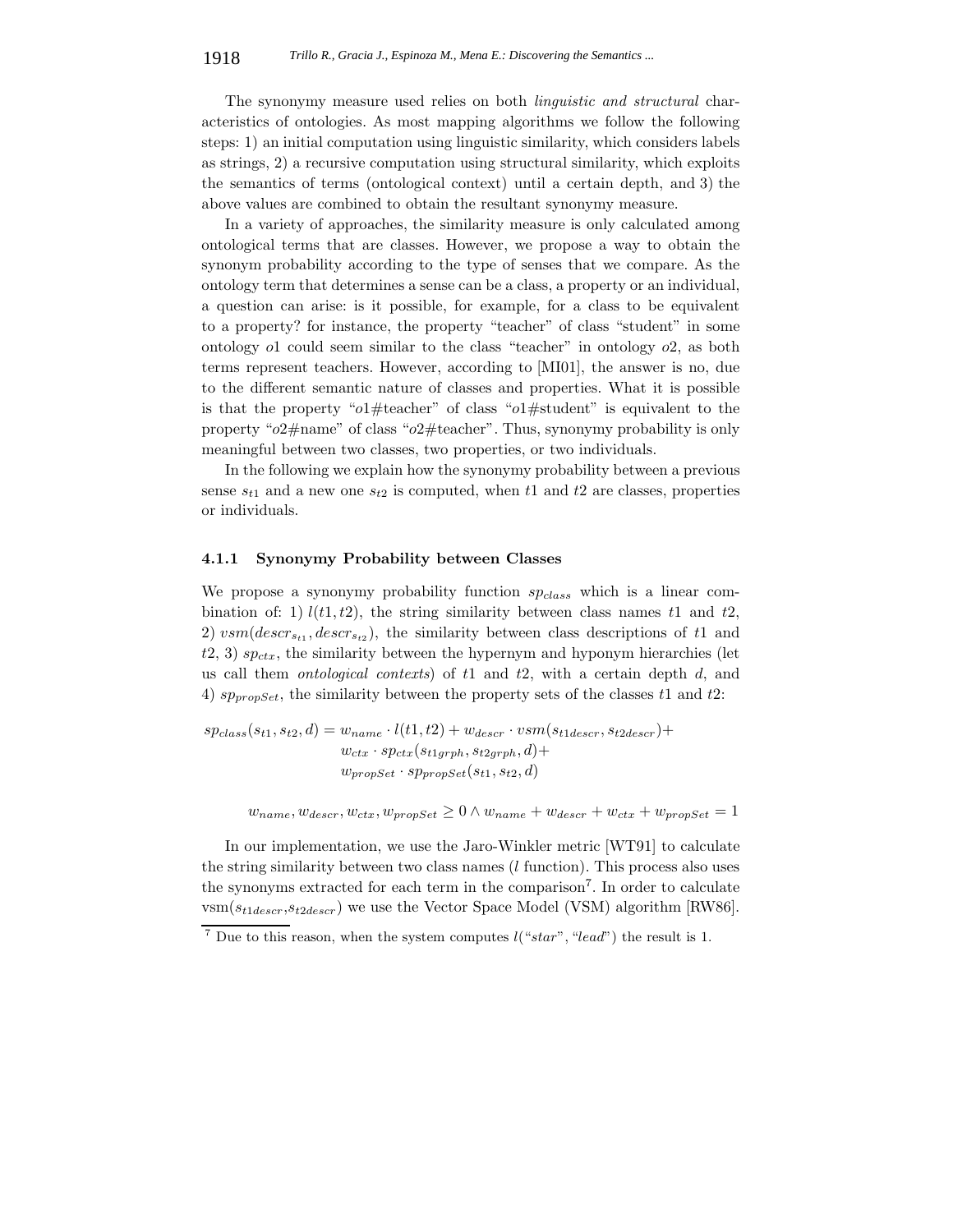VSM is a way of representing documents through the words that they contain. Each document is represented as a vector, where components are term weights assigned to that document. The weights of the terms are computed using their *tf* (term frequency) and *idf* (inverse document frequency) factors in each document. Our prototype builds a document for each description (*s<sup>t</sup>*1*descr* and *s<sup>t</sup>*2*descr*) after filtering non-containing-bearing "stopwords". The structural similarity (*spctx*) in our system depends on the factor *d* (*depth*) chosen:

$$
sp_{ctx}(s_{t1}, s_{t2}, d) = \begin{cases} w_h \cdot vsm(h_{s_{t1}}, h_{s_{t2}}) + w_H \cdot vsm(H_{s_{t1}}, H_{s_{t2}}) & \text{if } d = 1 \\ \cdots \\ cd \cdot (w_h \cdot vsm(h_{s_{t1}}, h_{s_{t2}}) + w_H \cdot vsm(H_{s_{t1}}, H_{s_{t2}})) \\ + (1 - cd) \cdot hH(s_{t1}, s_{t2}, d - 1) & \text{otherwise} \end{cases}
$$

 $hH(s_{t1}, s_{t2}, d) = w_h \cdot tl(h_{s_{t1}}, h_{s_{t2}}, d) + w_H \cdot tl(H_{s_{t1}}, H_{s_{t2}}, d)$ 

$$
tl(l1,l2,d) = \frac{\sum_{i \in l1} \max_{j \in l2} sp_{class}(i,j,d) + \frac{\sum_{j \in l2} sp_{class}(i,j,d)}{|l2|}}{2 \cdot |l1|}
$$

$$
w_h, w_H \ge 0 \wedge w_h + w_H = 1
$$

where,  $h_{s_{t1}}, h_{s_{t2}}$  are *sampled sets* of hyponyms of the hierarchical graph in senses  $s_{t1}$  and  $s_{t2}$ , respectively;  $H_{s_{t1}}$ ,  $H_{s_{t2}}$  are sampled hypernyms,  $|X|$  is the cardinality of the set *X*, and *cd* represent the *certainty degree* (see [RMBA05]) for obtaining the sample size for the four sets of terms:  $h_{s_{t1}}, h_{s_{t2}}, H_{s_{t1}},$  and  $H_{s_{t2}}$ . The  $vsm(h_{s_{t1}}, h_{s_{t2}})$  and  $vsm(H_{s_{t1}}, H_{s_{t2}})$  compute the linguistic similarity between the contexts; while the function  $hH(m, n, d)$  calculates synonymy probability of the contexts (hypernyms and hyponyms) of the ontological terms *m* and *n*, with depth *d* by means of the function *tl* (similarity between two sets of hypernyms/hyponyms).

The structural similarity *spctx* is propagated through neighboring entities (hypernym/hyponym relationships). It follows a statistical approach to incrementally calculate the degree of similarity between two terms by analyzing a *sample* of the hypernym/hyponym relationships between terms, with a certain depth; sampling techniques are used to improve performance in case of ontologies are very populated. The  $vsm(h_{s_{t1}}, h_{s_{t2}})$  and  $vsm(H_{s_{t1}}, H_{s_{t2}})$  are performed similarly to *vsm*(*s<sup>t</sup>*1*descr, s<sup>t</sup>*2*descr*) but considering "bags of ontological terms" (extracted from hyponyms and hypernyms respectively) instead of descriptions. The function  $tl(l1, l2, d)$  detects the contribution of each element of the first set (*l*1) with all the elements of the second set (*l*2). In this way we avoid obtaining high values of similarity when only one element in both sets matches.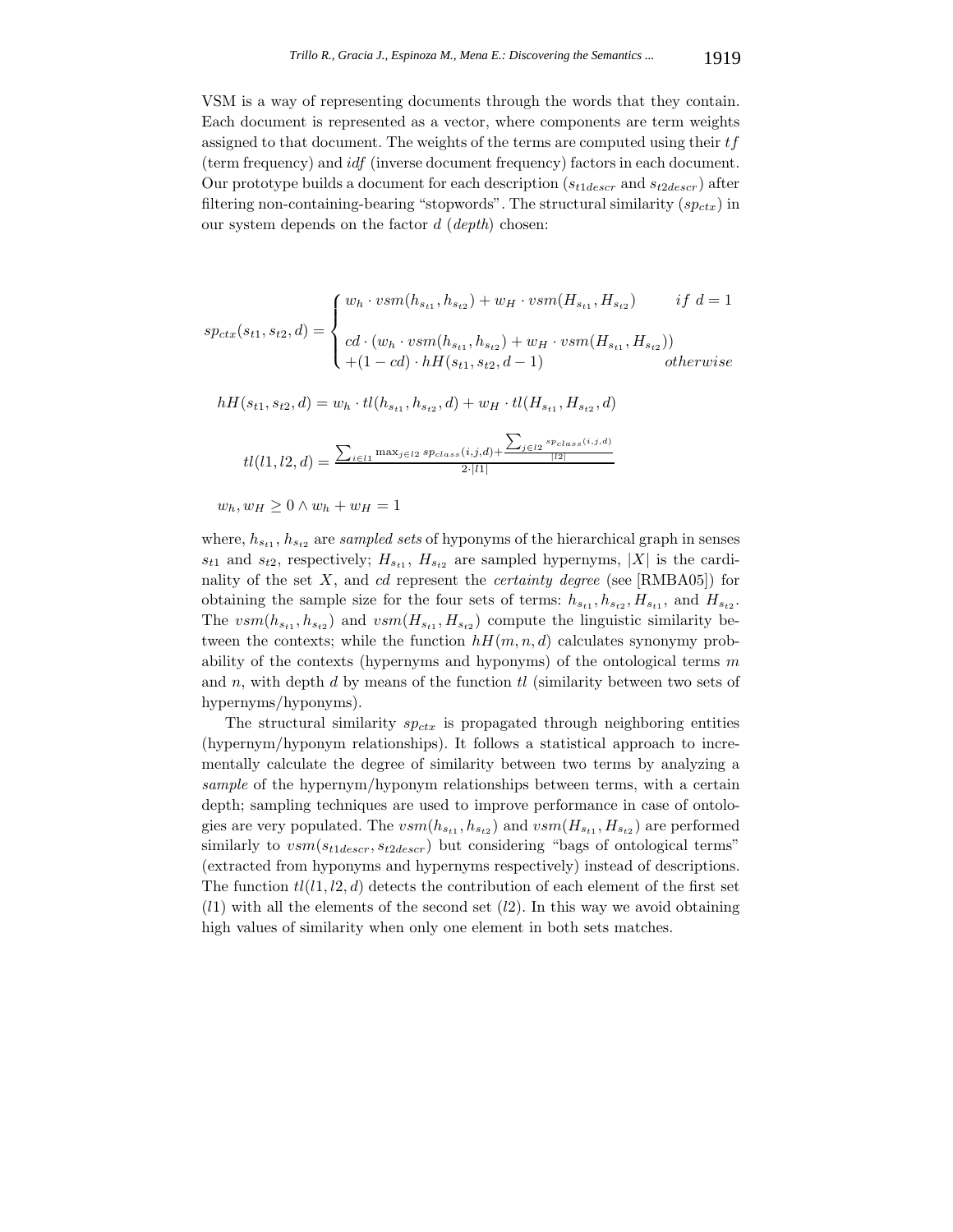The synonymy probability *sppropSet* between the property sets of the two class senses  $s_{t1}$ , and  $s_{t2}$  is computed in the next way:

$$
sp_{propSet}(s_{t1}, s_{t2}, d) = \frac{\sum_{m \in propSet_{st1}}^{n \in propSet_{st2}} sp_{prop}(m, n, d)}{\vert propSet_{st1} \vert \vert propSet_{st2} \vert}
$$

where, *propSet<sub>s</sub>* denotes the property set of ontology terms belonging to sense *s*, and  $sp_{prop}(m, n, d)$  estimates the synonymy probability of two ontology properties, with a certain depth *d* (explained in the following).

#### **4.1.2 Synonymy Probability between Properties.**

In order to calculate the synonymy probability between two properties *s<sup>p</sup>*<sup>1</sup> and  $s_{p2}$ , i.e.  $sp_{prop}(s_{p1}, s_{p2}, d)$ , we consider the information obtained from the semantic context of properties<sup>8</sup>  $s_{p1}$  and  $s_{p2}$  and the semantic context of their domain and range classes (using the method shown previously for classes).

 $s p_{prop}(s_{p1}, s_{p2}, d) = w_{nameP} \cdot l(p1, p2) + w_{ctxP} \cdot sp_{ctx}(s_{p1}, s_{p2}, d)$  $+w_{domain} \cdot sp_{class}(domain(s_{p1}), domain(s_{p2}), d)$  $+w_{range} \cdot sp_{class}(range(s_{p1}), range(s_{p2}), d)$ 

 $w_{nameP}, w_{ctxP}, w_{domain}, w_{range} \geq 0 \land w_{nameP} + w_{ctxP} + w_{domain} + w_{range} = 1$ 

where *wnameP* , *wctx*, *wdomain*, and *wrange* are the weights of the above synonymy measures, and  $domain(s_{pi})$  and  $range(s_{pi})$  return the domain class and range class of the property *spi*, respectively.

### **4.1.3 Synonymy Probability between Individuals.**

To compute the synonymy probability  $sp_{indv}(s_{i1}, s_{i2}, d)$  between two individuals of different ontologies, we consider the synonymy of the class they belong to, with a certain depth *d*.

$$
sp_{indv}(s_{i1}, s_{i2}, d) = w_{nameI} \cdot l(i1, i2) + w_{classI} \cdot sp_{class}(class(s_{i1}), class(s_{i2}), d)
$$

$$
w_{nameI}, w_{classI} \ge 0 \land w_{nameI} + w_{classI} = 1
$$

where  $w_{nameI}$ , and  $w_{classI}$  are the weights of the above synonymy measures, and  $class(s_i)$  returns the concept from which  $s_i$  is an instance.

<sup>8</sup> Properties are organized in hierarchies in some ontologies.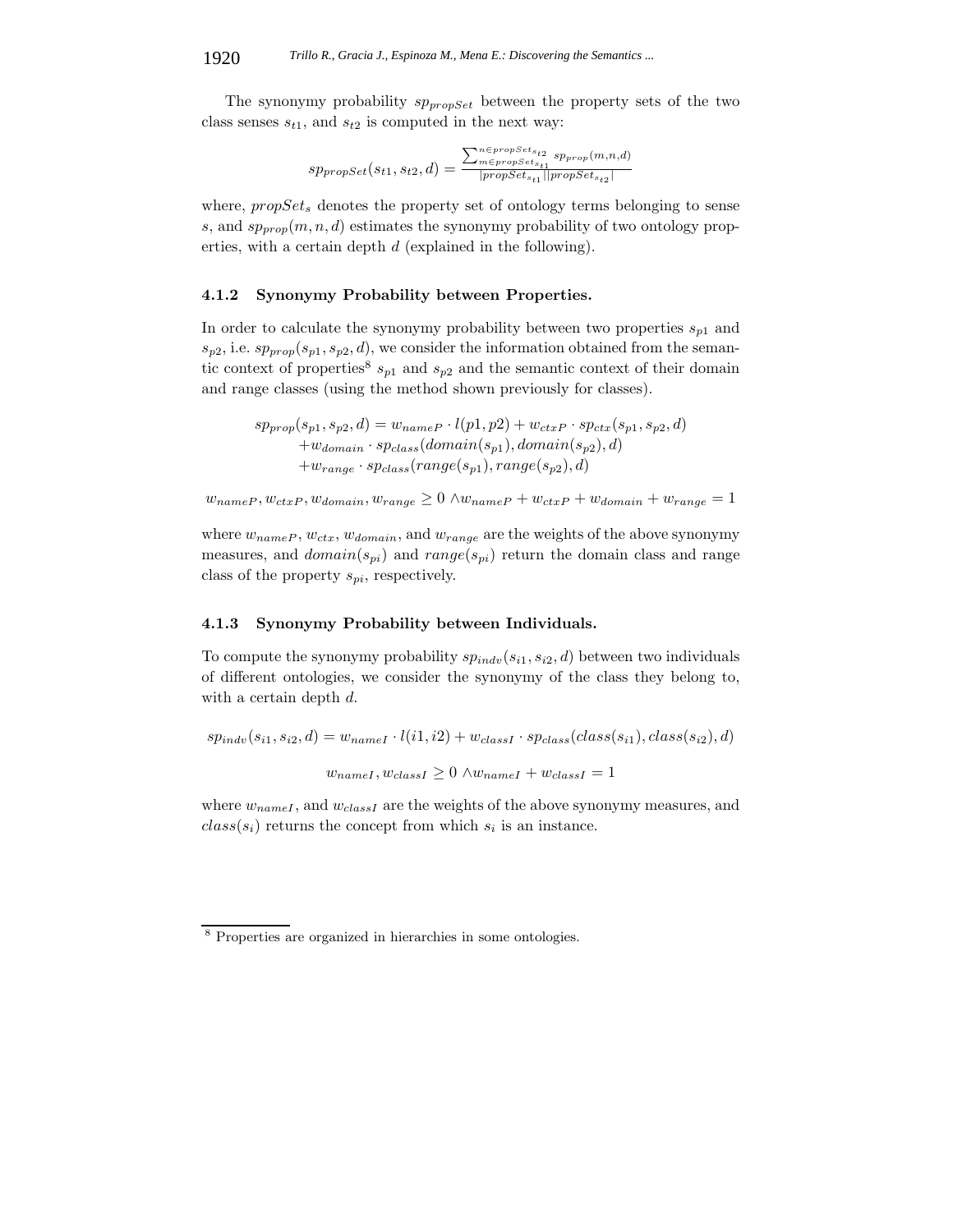Concerning our example, we provide the details of the synonymy probability functions described above. We consider the sense  $s2<sub>star</sub><sup>class</sup>$  and the synonym sense *syn*2*class lead* (shown in Figure 4) in order to compute their synonymy probability in the semantic enrichment step. Remember that both senses are *classes*, therefore we use  $sp_{class}(s_{t1}, s_{t2}, d)$  in order to decide if that two senses must be integrated (as a single sense) or not. In Figure 6, we show the senses  $s2_{star}^{class}$  and  $syn2_{lead}^{class}$ (of the keywords "star" and its synonym "lead" respectively) with a full description of their ontological context to depth=2 (in this case there are not hyponyms with depth=2). On the right, the term "lead" have two hypernyms ("actor" and "stage player") and four hyponyms ("co-star", "film star", "idol" and "television star"). Notice that although the terms "actress", "heavy", "ham" and "mime" (enclosed in the shadow ellipse) do not describe the term "lead", they are considered because these terms are used to compute the degree of similarity of their neighbouring entities.



Figure 6: Full description of the context of  $s2_{star}^{class}$  of "star" and  $syn2_{lead}^{class}$  of "lead".

Firstly, our algorithm computes the string similarity between the terms "star" and "lead" (*l*("*star*"*,* "*lead*")). This process uses in the comparison, the syn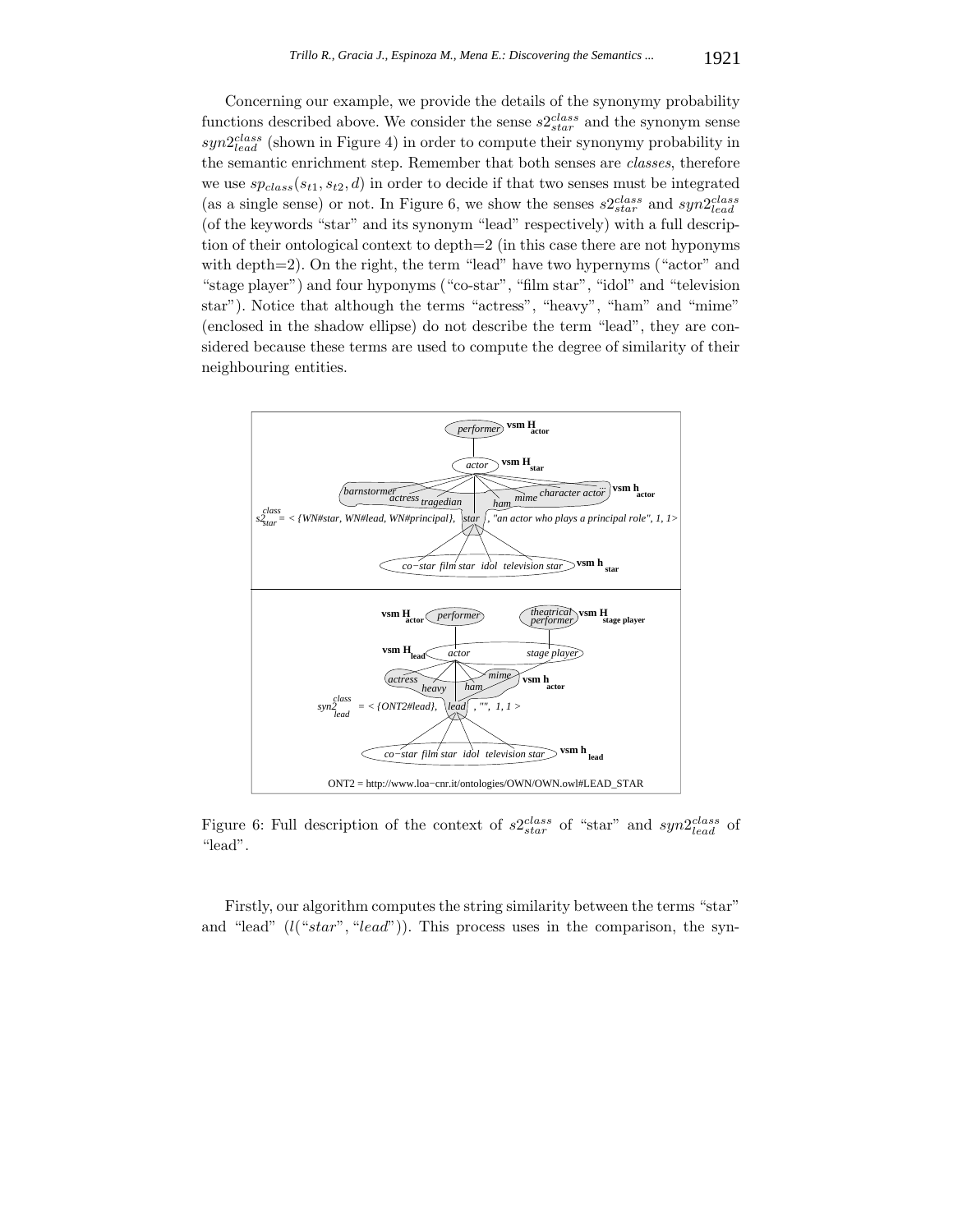onyms extracted of each term, that is *star, lead* and *principal* for "star" and only *lead* for "lead"; therefore the returned value is 1. In order to compare the description of the terms (*vsm*(*s*2*class star descr, syn*2*class lead descr*)) the description of star is represented by the set {*actor, play, principal, role*} and the term "lead" does not have a description, so the obtained value is 0.

Secondly, in order to calculate the neighboring information of both terms, our algorithm computes the similarity between the values *vsm*(*hstar, hlead*) and  $vsm(H_{star}, H_{lead})$  with  $depth = 1$ . In our motivating example  $H_{star}$  is the set {*actor*}, while that *Hlead* is the set {*actor, stage player*}. Then, it computes  $(sp_{ctx})$  for depth=2 and detects the contribution of each element of the first set with all the elements of the second set; the algorithm compares the term "actor" of the sense *s*2*class star* with the terms "actor" and "stage player" of the sense *syn*2*class lead* .

Finally, the linguisty matching calculates the synonymy probability between the properties of "star" and "lead". These senses do not have properties so the result of *sppropSet* is 0.

Notice that *spclass* and *spprop* formulas are recursive and the same calculations can be required several times, so partial results are stored to compute each comparison only once to improve the performance. The system stores pairs of terms already compared. Each pair is represented by a tuple *mt* = *<*sourceTerm, targetTerm, typeTerm, synonymy probability*>*, where *sourceTerm* and *target-Term* are the names of the terms compared, *typeTerm* describes the type of terms (classes, properties or individuals) and *synonymy probability* is the result of computing the synonymy probability between both terms. Two terms will be merged if the value of *synonymy probability* exceeds a certain threshold (in our prototype 0*.*65). We show a summary of the performed comparisons in Table 1 and the resultant integrated sense is shown in the bottom of Figure 4.

|           | source Term target Term type |             | synonymy          |
|-----------|------------------------------|-------------|-------------------|
| star      | lead                         | $\rm Class$ | 0.93 <sub>1</sub> |
| actor     | actor                        | Class       | 0.65              |
| co-star   | co-star                      | Class       | 0.95              |
| film star | film star                    | Class       | 0.95              |
|           |                              |             |                   |

Table 1: List of mapping elements between the senses of  $s2_{star}^{class}$  and  $syn2_{lead}^{class}$ .

In Figure 7 we show the results of aligning the candidate keyword senses of user keywords. Due to space limitations we only show a partial list of senses managed by the system. Remember that  $s2<sub>star</sub><sup>class</sup>$  of keyword "star" was semantically enriched with  $syn2_{lead}^{class}$  and became  $s2_{star}^{class}$ . Now the final sense alignment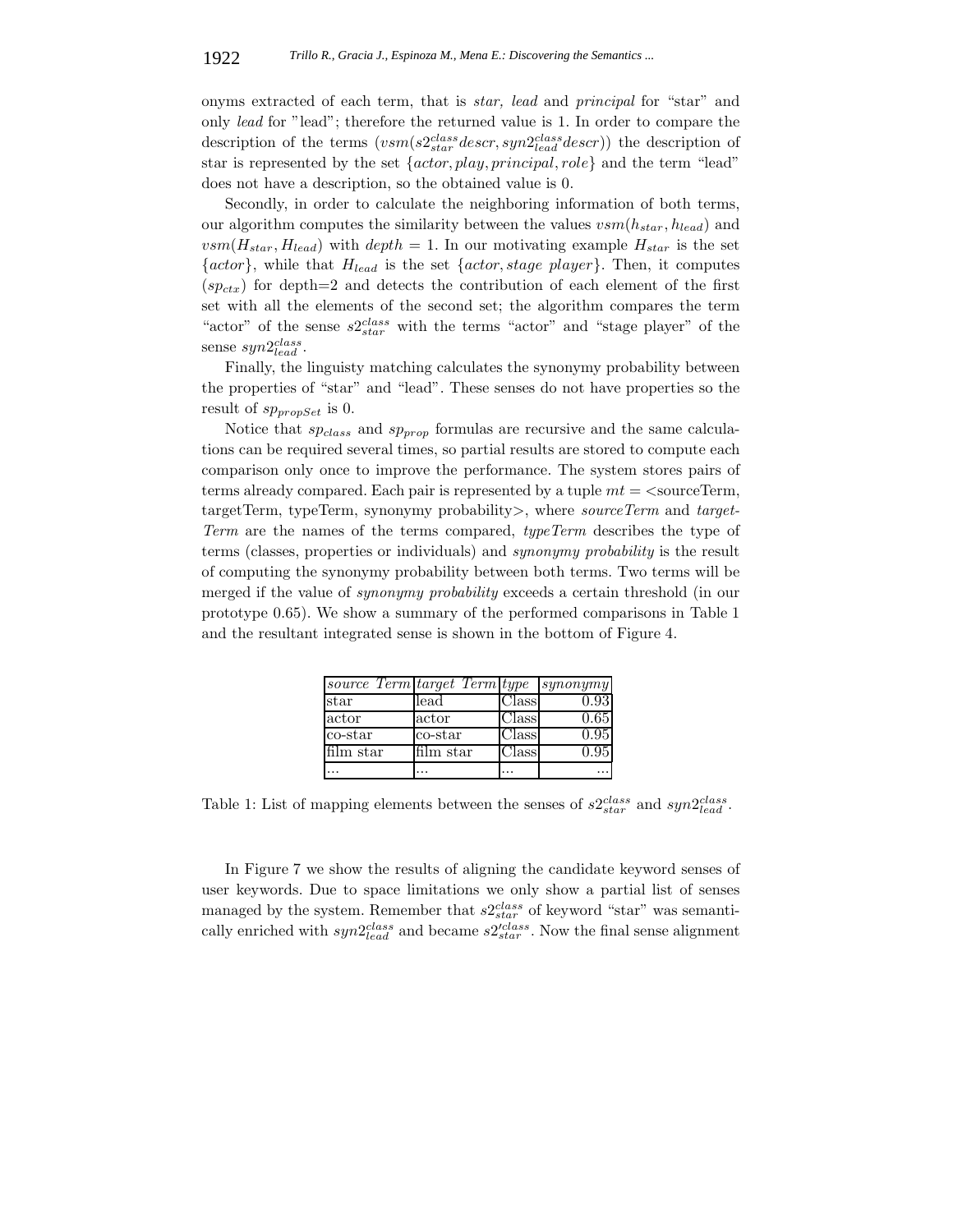process integrates sense  $s3^{class}_{life}$  of keyword "life" with  $s10^{class}_{life}$  and  $s5^{class}_{life}$  into the single sense  $s3'_{life}^{class}$ .



Figure 7: Sense alignment and merging of candidate keyword senses for "life" and "star".

## **5 Disambiguation of Keyword Senses**

The previous steps provide a set of possible (non-redundant) senses for each user keyword, but what is the intended meaning of each keyword? In most cases the user intention is implicitly contained in the set of keywords that he or she entered. For example, if the keywords are "star astronomy planet", the intended meaning of "star" could be "celestial body"; but in "Hollywood film star" the meaning for "star" is probably "famous actor". To identify the right meaning in these contexts is an easy task to a human observer, but it is difficult to be performed automatically. Other examples are still ambiguous even for a human, as our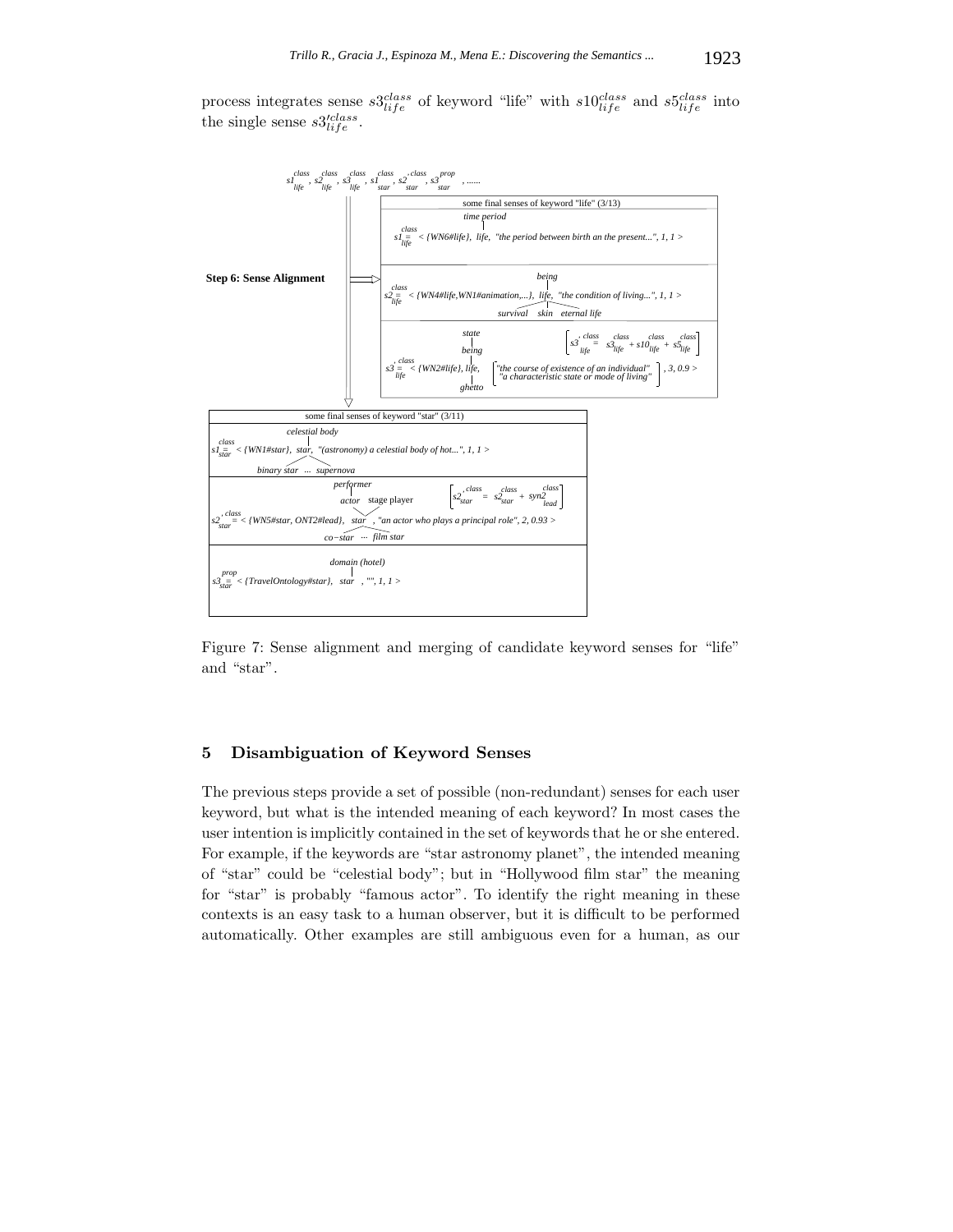motivating example "life of stars" (where the user wants to retrieve information about the life of famous people).

We understand *disambiguation* as the process of picking up the most suitable sense of a polysemous word according to a given context. In our case the initial context to disambiguate is the set of user keywords, but it can be enriched with the ontological context of their associated senses, as we have extracted them on the previous steps.

In short, the method that we use to perform this disambiguation step processes each user keyword iteratively, taking into account the possible senses of the other keywords to disambiguate it. Its output is a single sense for each keyword.

Such an algorithm compares each keyword sense with the selected ones of previously disambiguated keywords, and with all the possible senses of still not processed keywords. This comparison is performed by computing a relatedness measure based on Google frequencies<sup>9</sup> to measure each possible semantic relation between each sense and the senses of the other keywords.

We define the *Google-based semantic relatedness* between two search terms x and y as:

$$
relGoogle(x, y) = e^{-2NGD(x, y)}
$$
\n<sup>(1)</sup>

where NGD(x,y) is the *Normalized Google Distance* [RLC07] between x and y. Initially the function (1) can be applied to *any* pair of search terms indexed by Google. Nevertheless in our disambiguation algorithm we need to discover how much semantically related a pair of senses are, so we must convert keyword senses into convenient search terms (strings) that let us to perform queries on Google. These strings are built using part of the available semantics that characterize the considered keyword senses  $s_{nk_i}$  and  $s_{nk_j}$ , extracted from the ontology or ontologies where the keyword senses were found.

We consider two levels of characterization: *Level 0* the term itself and its synonyms, and *Level 1* its *father* terms and their synonyms. Consequently two different search terms can be built to characterize a single sense  $s_{nk_i}$ :  $s_{nk_i}^{lev0}$  and  $s_{nk_i}^{lev1}$ . We calculate the semantic relatedness between senses computing each level separately and then combining them with certain weights.

$$
relGoogle(s_{nk_i}, s_{nk_j}) = w_0 \cdot relGoogle(s_{nk_i}^{lev0}, s_{nk_j}^{lev0}) + w_1 \cdot relGoogle(s_{nk_i}^{lev1}, s_{nk_j}^{lev1})
$$

The construction of these two levels of characterization can follow different strategies. The one we consider here is to define  $s_{nk_i}^{lev0}$  as a disjunction of synonyms (if they are available):

 $synonym_1 + OR + synonym_2 + OR + ... + synonym_n$ 

<sup>9</sup> any other search engine can be used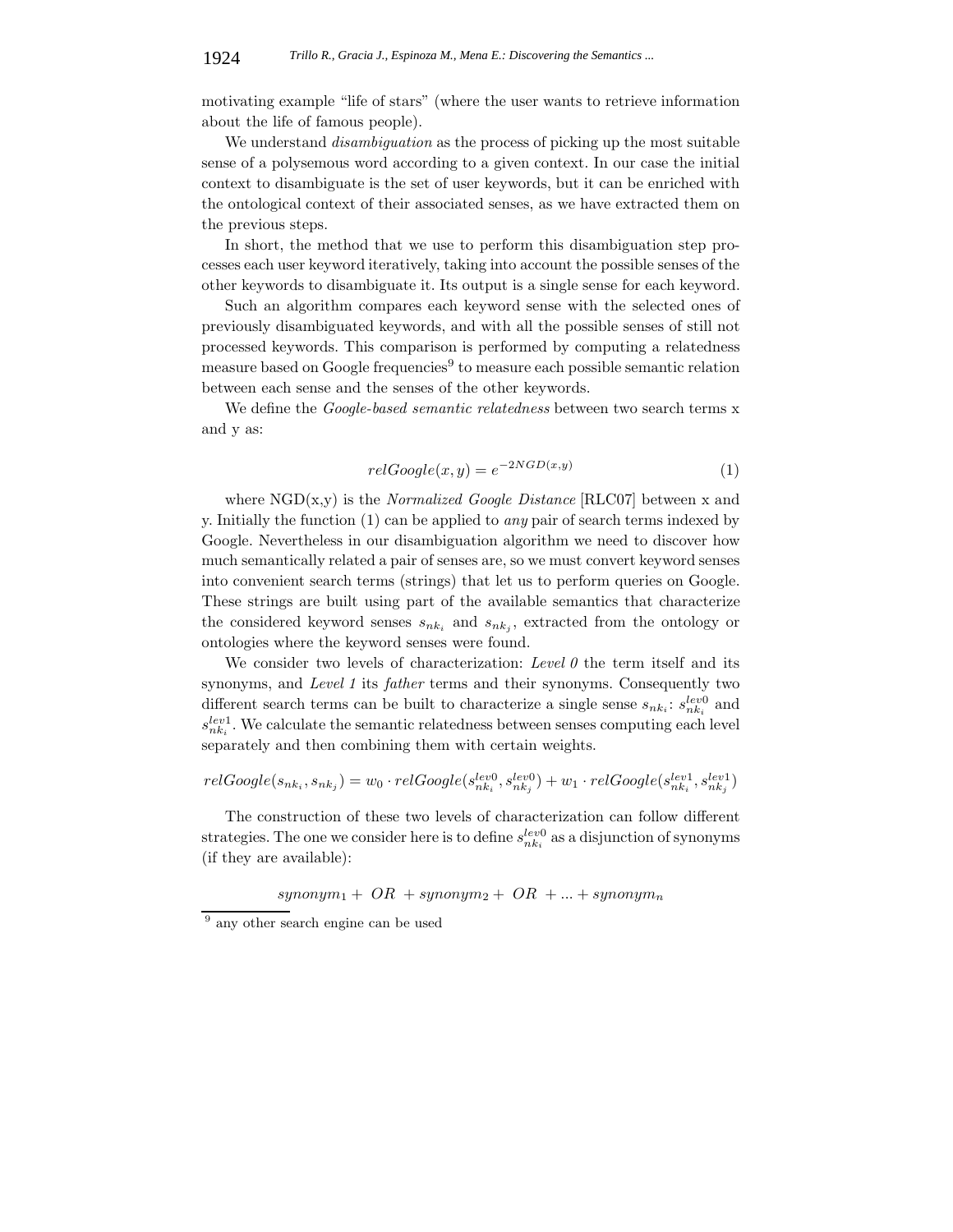The construction of  $s_{nk_i}^{lev1}$  depends on the type of term considered (class, property or individual):

1.  $s_{nk_i} \in S_{nk_i}^{class}$ : We characterize  $s_{nk_i}^{lev1}$  by their direct hypernyms, as the conjunction of the disjunction of synonyms of each direct hypernym in the correspondent ontology:

$$
(synonym11 + OR + synonym12 + OR + ...) + AND
$$

$$
+(synonym21 + OR + synonym22 + OR + ...) + AND
$$

$$
+ ... + (synonymN1 + OR + synonymN2 + OR + ...)
$$

where  $symonym_{ij}$  is the  $j-th$  synonym of the hypernym  $i-th$ .

- 2.  $s_{nk_i} \in S_{nk_i}^{prop}$ : Although properties have their own  $is a$  hierarchy in ontologies, it is not usual in most of them. Therefore we adopt the *domain* of the property (that is a class) to characterize the *level 1* instead of its fathers in the hierarchy of properties. We built its search term as a disjunction of the synonyms of the domain.
- 3.  $s_{nk_i} \in S_{nk_i}^{indv}$ : If the value is an instance of a class, we build the search term for  $s_{nk_i}^{lev1}$  as a conjunction of the synonyms of the associated concept. If it is an instance of a property, we use the conjunction of the synonyms of its domain.

For example we can compute the semantic relatedness between  $s3'_{life}^{class}$  and *s*2-*class star* in this way:

 $relGoogle(s3'_{life}, s2'_{star}) = w_0 \cdot relGoogle("life", "lead \, OR \, star") + w_1 \cdot$ *relGoogle*("*being*"*,* "*actor AND* "*stage player*"")

resulting a value of 0.476 (with  $w_0 = w_1 = 0.5$ ).

The computed relatedness among senses described above is used to calculate a relevance degree for each keyword sense: we choose the maximum ones computed between the sense and the set of senses of each other keyword (as they do in [TP05]). We add them and normalize according to the number of keywords, giving a final relevance degree for each sense. Then the list of initial senses are rearranged according to these values. A filtering process is also applied to omit the less relevant ones, according to a configurable threshold.

The method can operate in two modes: 1) Automatic: The system selects the one with the highest relevance degree, so avoiding user intervention but trusting the decision taken by the computer. 2) Semiautomatic: The system proposes to the user the rearranged and filtered list of senses obtained automatically, and he or she selects the most suitable one for each keyword.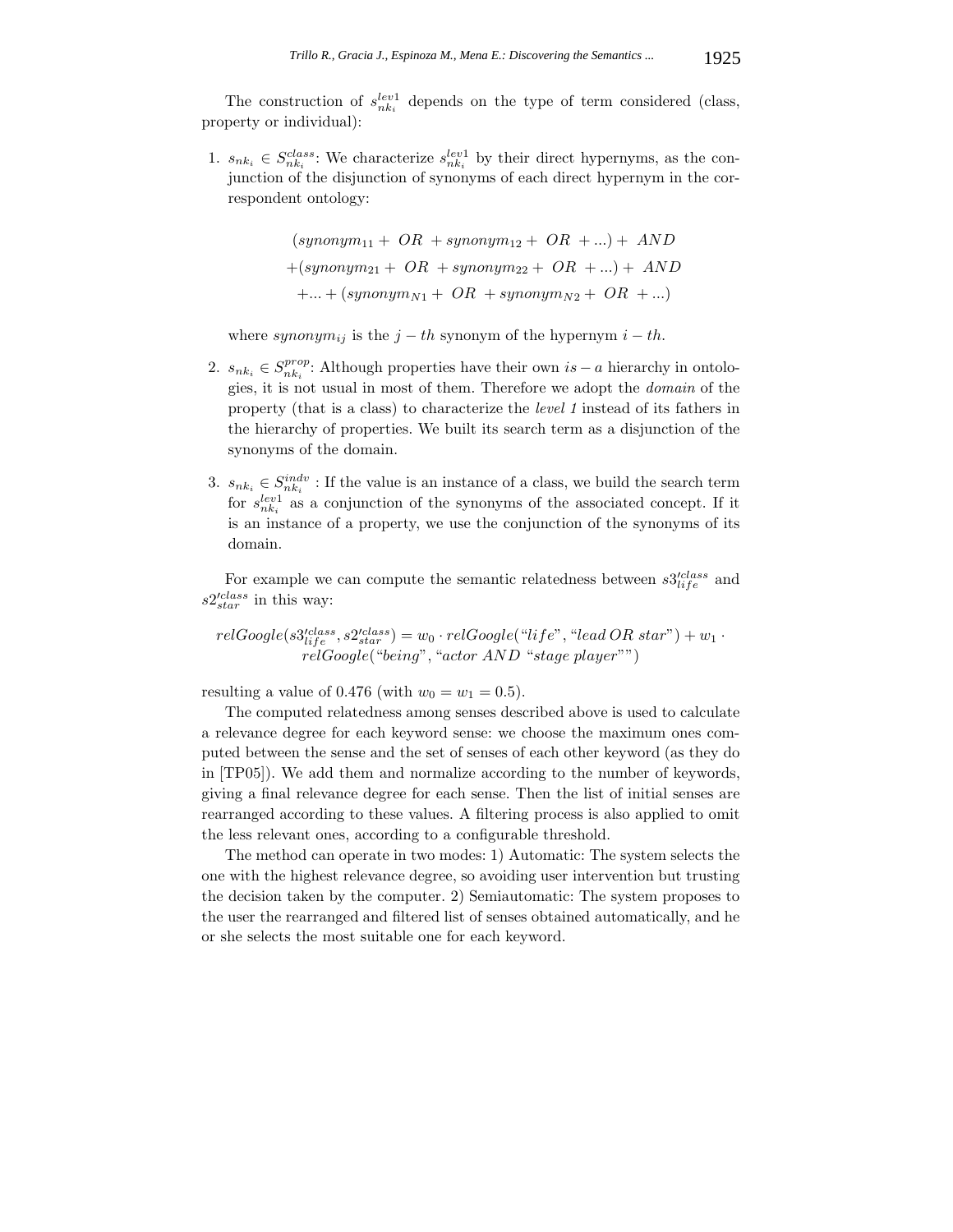Our disambiguation method does not need large semantically tagged corpora needed by supervised learning approaches, and also overcomes other limitations of many traditional disambiguation techniques [Res95, TP05, LC98]: It is independent on a single lexical resource as source of keyword senses (many traditional methods only deal with WordNet synsets), and it is independent on a particular ontology or corpus to compute the semantic relatedness measure used by the algorithm (the above mentioned relatedness relies on Google, where almost any possible keyword and implicit interpretation could have been indexed, instead of depending on a single ontology where its description could be limited or even non-existent).

As result of applying this disambiguation method to our motivating example our system selects automatically these senses as the most probable ones: for the keyword "life" the selected sense  $s3_{life}^{class}$  is "the course of existence of an individual or a characteristic state of mode of living", and the sense  $s2<sub>star</sub>'$ ("an actor who plays a principal role") is proposed for the keyword "star" (see Figure 8.).

![](_page_18_Figure_3.jpeg)

**Figure 8:** Disambiguation of possible keyword senses for "life" and "star".

As other illustrative example we will mention that the disambiguation of the keyword set "Astronomy star planet" (our prototype provides 1, 10 and 4 possible senses respectively for those keywords) selects a sense for "star" as subclass of "celestial body", giving it a higher score than the other senses (as the one with description "an actor who plays a principal role"), which seems to be in accordance with the intuition of a human observer.

For a more detailed description of the disambiguation process see [GTEM06].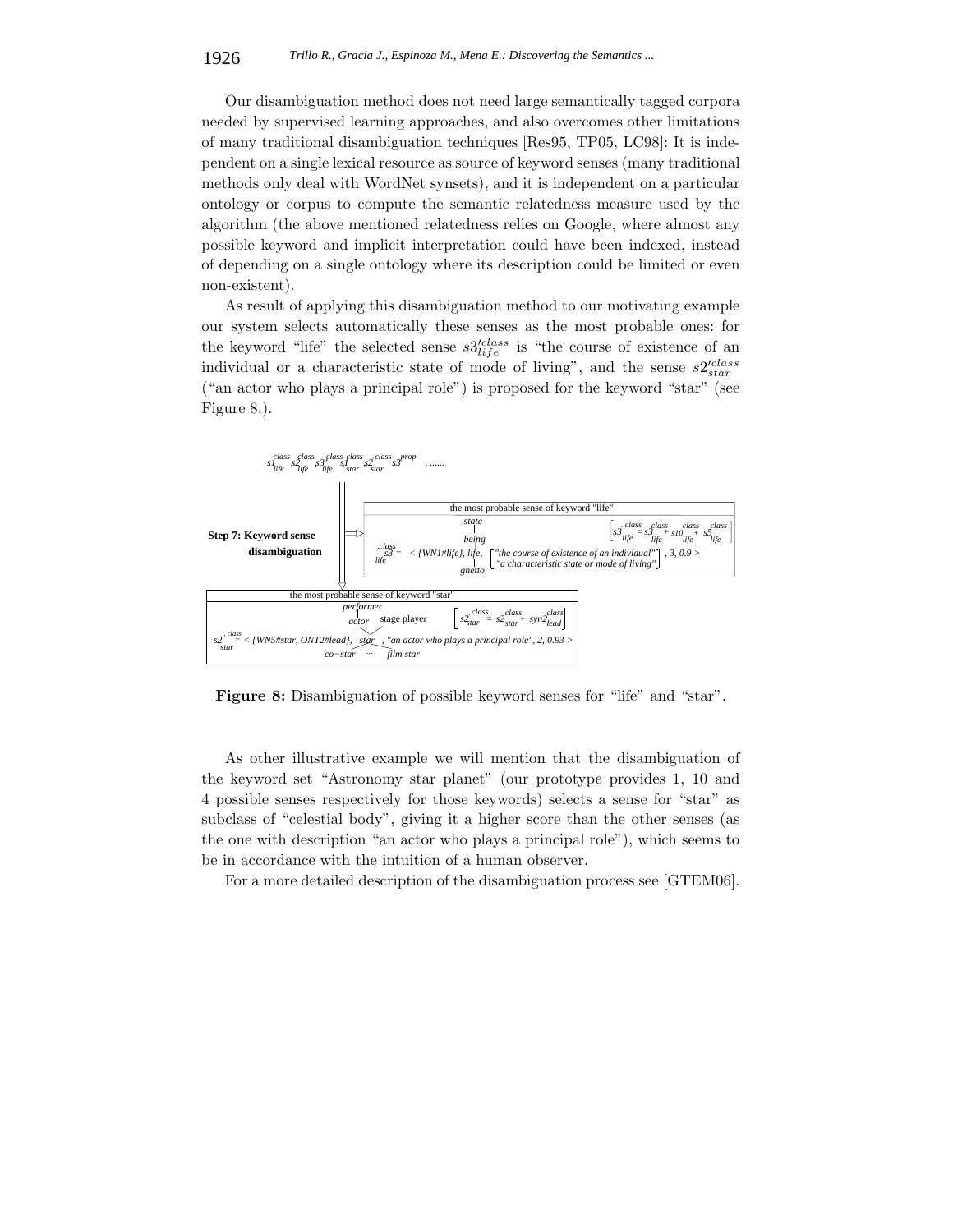### **6 Construction and ranking of queries**

In this section, we detail our approach to translate the keyword senses selected in the previous step into queries expressed in a knowledge representation language. Although the system knows the correct sense of each keyword, the user could have used such keywords for different information requests (different queries). For example, although the keyword "vehicle" means "a conveyance that transports people or objects" and the keyword "house" means "a dwelling that serves as living quarters for one or more families" for a specific user, the user could be asking for motor homes or houses with a parking lot. In other words, different queries are possible even when each individual keyword has a fixed sense. The possible queries depend on the expressivity of the query language used.

There exists a module called *Parser Builder* which, taking as input a free context grammar describing the syntax of a knowledge representation language, outputs a new grammar. The new grammar generates all possible queries for each permutation of terms, taking into account the expressivity of the knowledge representation language chosen. The resulting grammar has two kinds of rules: 1) the type of constraint of each operator (e.g., *And* is a *Class* constraint) and 2) the ordered list of operands of each operator (e.g., the parameters of *Fills* are a property and a class). Notice that this process filters out the syntax sugar of the input language. In Figure 9 we can see the grammar obtained for a subset of the knowledge representation language BACK [Pel91]. Thus, the parser corresponding with the output grammar will be used to build the possible formal queries for the terms obtained from the user keywords. This parser is built just once for each knowledge representation language.

![](_page_19_Figure_4.jpeg)

**Figure 9:** Subset of BACK language and its equivalent grammar obtained.

The main steps followed to construct queries that combine the keyword senses selected previously are the following (see Figure 10):

**–** *Permutation of terms*. In this step, the system obtains all the possible permutations of the input terms. For example, if the input is a property  $p_1$ , a class  $c_1$  and another class  $c_2$ , the permutations obtained are:  $p_1$   $c_1$   $c_2$ ,  $p_1$   $c_2$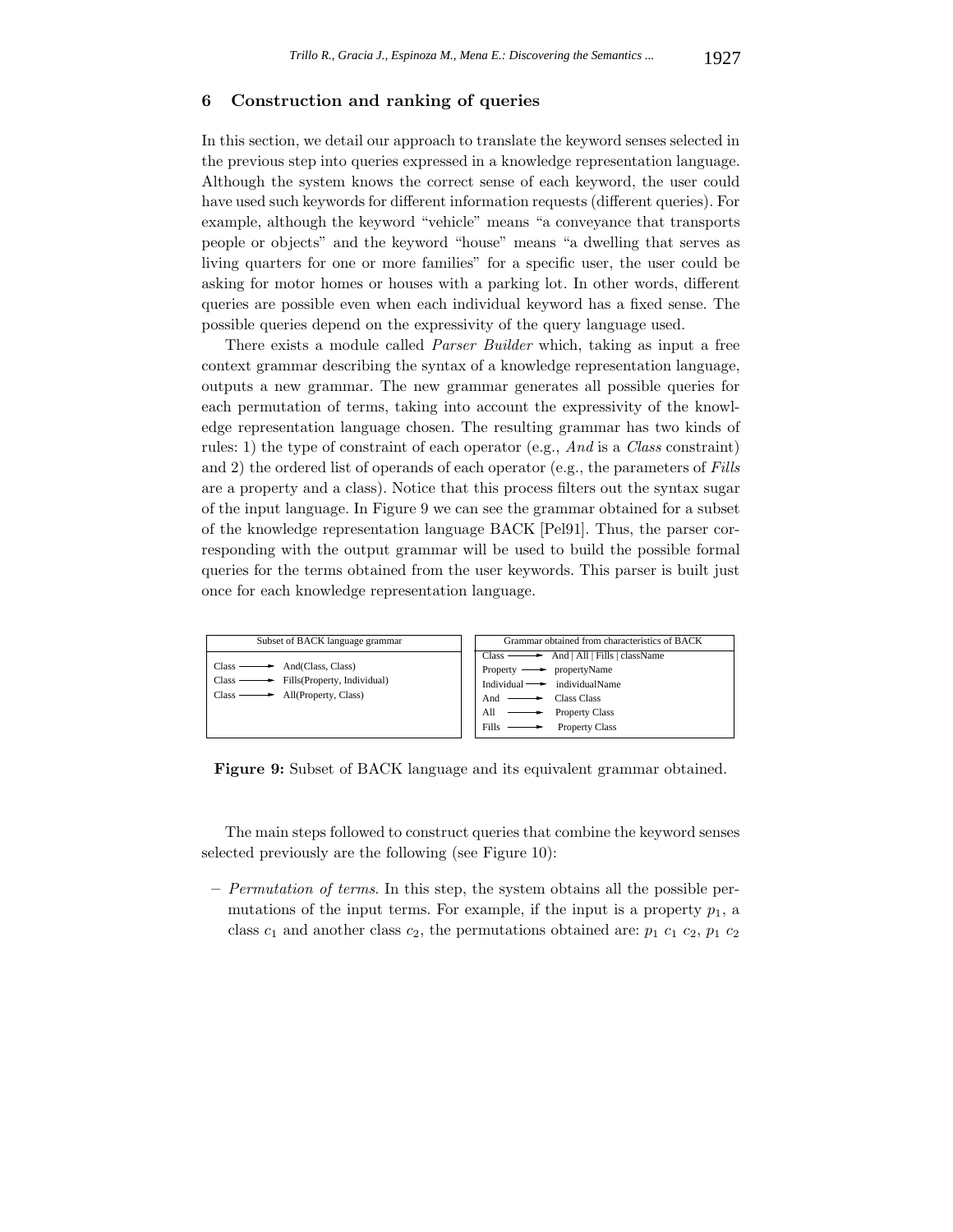![](_page_20_Figure_1.jpeg)

**Figure 10:** Construction and ranking of queries.

 $c_1, c_1, p_1, c_2, c_2, p_1, c_1, c_1, c_2, p_1, c_2, c_1, p_1$ . In this way, we can build queries where the position of the keywords is different from the original; that is, the order of the keywords is relevant but it does not limit the possible queries.

- **–** *Building of possible combinations*. Using the parser built in the process of configuration of the module, all possible queries are generated for each permutation of terms.
- **–** *Removing inconsistent possible combinations*. Some queries obtained in the previous step could be inconsistent combinations, e.g.,  $and/c_1$ ,  $c_2$ ) is inconsistent if it happens that  $disjoint(c_1, c_2)$ ; i.e., although  $and(c_1, c_2)$  is correct syntactically, it is not correct *semantically* (no object belongs to  $and/c_1$ , *c*2*)*). The system automatically removes such queries by using a Description Logics reasoner  $[BCM^+03]$  (compliant with the chosen language) such as RacerPro, FACT, Pellet or BACK [BCM<sup>+</sup>03, Pel91].
- **–** *Ranking of queries*. Each query in the previous step defines possible classes of objects which the user could be interested in. Probably, the user is interested only in one of the output queries. So, it is needed to compute a *relevance probability* (the probability that a query expresses the intention of the user) for each possible query. The system proposes the most relevant query to the user; then, she/he can change this default selection if it is not right. In order to compute the *relevance probability* the system takes into account the following factors: 1) the order of keyword senses, the more similar to the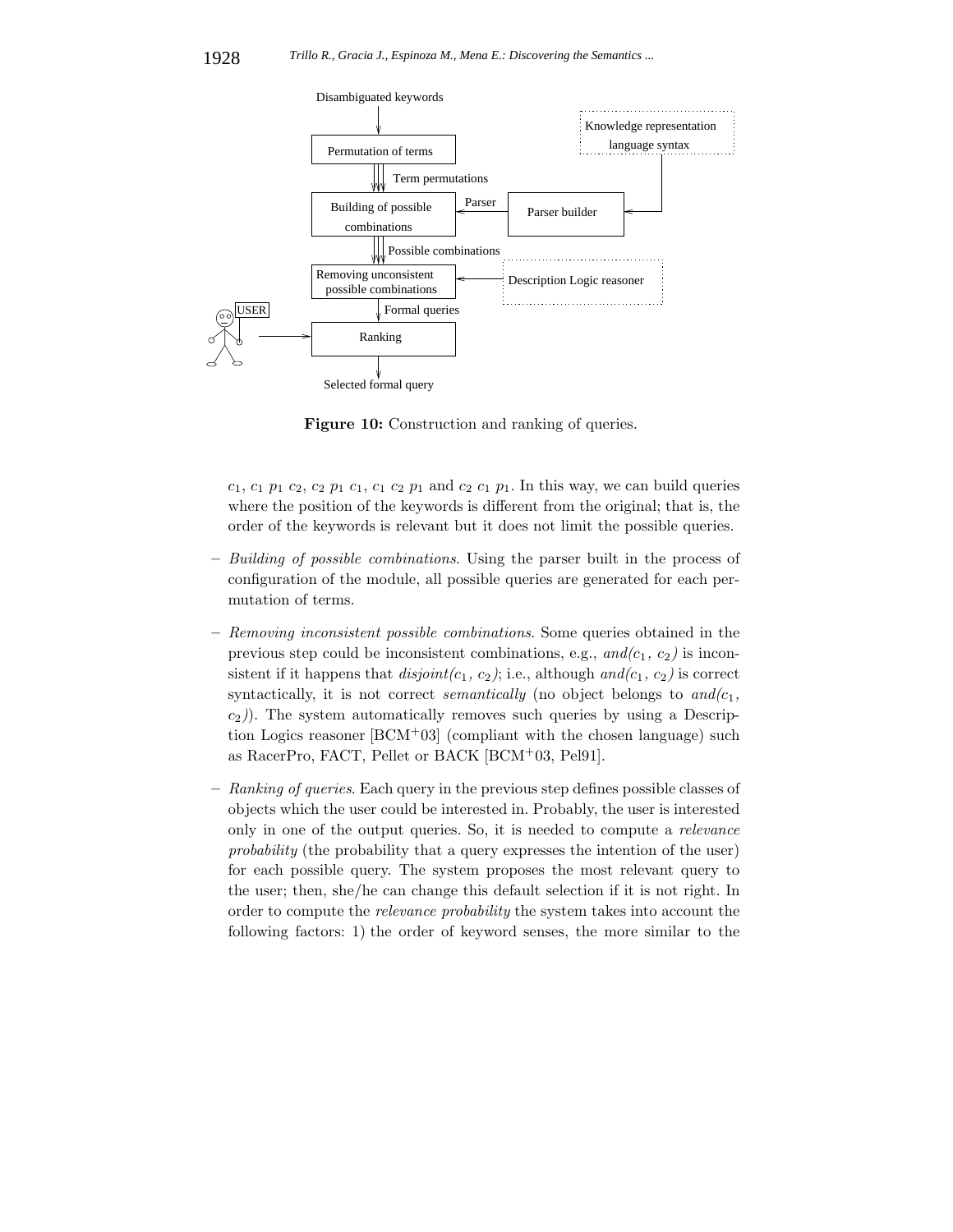original order of terms the query is the more relevant it is, 2) the kind of selected senses considered (class, property or instance), and 3) the type of operators used in the construction of queries.

Compared with the well-known system SeamSearch [LUM06], this approach has the following advantages: 1) it does not depend on a specified knowledge language, 2) it is not required that one of the keywords entered by the user is a class, and 3) combinations of operands and operators are not predefined with templates so our prototype considers all the possible combinations.

## **7 Experimental Evaluation**

We have developed a prototype in order to put into practice our ideas. Even though we have to test our system in a more detailed and systematic way to evaluate the benefits of our approach, we have already performed some initial experiments whose results are very promising. Our goal is to evaluate if the system discovers the semantics assigned by the user to the input keywords.

Our initial tests have been oriented to evaluate the quality of the semantics that we give in a particular scenario: when the user query is highly ambiguous (even for a human observer). We had the intuition that, when there exist many possible interpretations, traditional search engines fail in providing some of them among their first results, due to the dominance of some terms highly extended on the Web.

From a larger set of deliberately constructed ambiguous queries, we finally selected ten (the ones with higher ambiguity according to the point of view of several users). After that, we requested 20 users to assign their own meanings to each keyword set. Each keyword set was the input of our system and each user had to identify the first sense provided by our system that described well his assigned meaning. Similarly, users had to identify the first web document returned by Google with the intended meaning after entering each keyword set. We want to remark that we are not comparing directly the output of our system with the output of Google (we return semantic queries while they return links to web pages). We want to compare, the *semantics* contained in the queries that our system returns with the (implicit) *semantics* underlying the pages that Google retrieves.

We have devised a normalized measure to evaluate how closed the user interpretations and an "ideal" distribution are. For example if a user thinks of three possible interpretations for "java" (as "an island", "coffee", or "a programming language"), the ideal distribution for that user is when the system provides these senses in the first three positions of the returned answer without regarding the order. In this case the measure value must be 1. The worst situation (no senses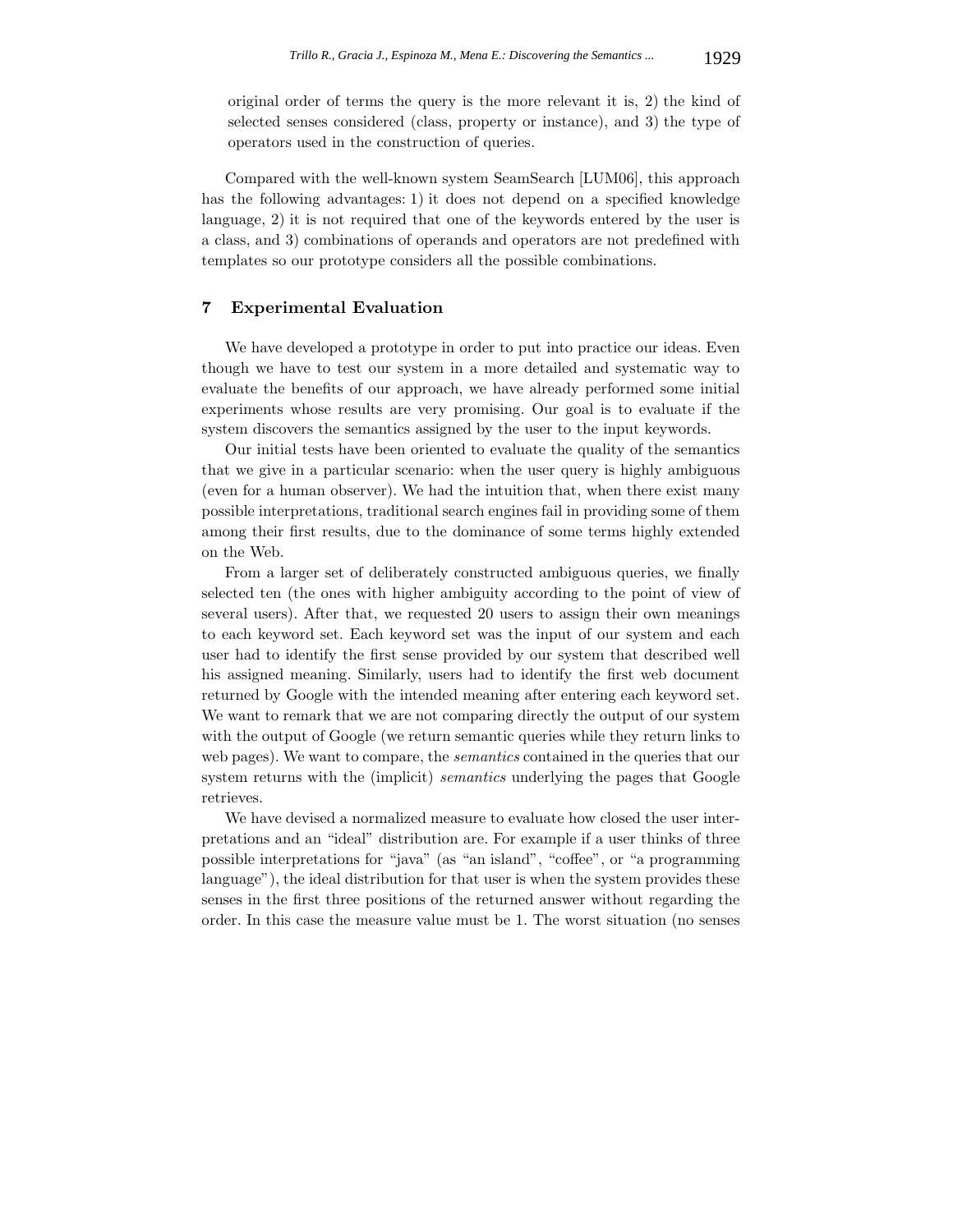according to the user interpretations were returned) gives a value of 0. Otherwise the measure ranges between 0 and 1. For each keyword set we compute the measure as follows:

1) For each user  $j$  we compute the "distance" between the ideal distribution and the real distribution of senses:  $D_j = \frac{1}{n} \cdot \sum (pos_i) - \frac{n}{2}$ ; where  $pos_i$  is the position of the *i th* interpretation returned by the system, and *n* is the number of user interpretations<sup>10</sup>.

2) We average the previous value among all the users, and normalize its value between 0 and 1 proportionally to the proximity to the ideal case.  $p =$  $\frac{-1}{30 \cdot m} \cdot \sum (D_j) + 1$ ; where *m* is the number of users interviewed and  $D_j$  is the value calculated in the previous step.

![](_page_22_Figure_4.jpeg)

**Figure 11:** Suitable senses provided by each system

The results are shown in Figure 11. As we can see, our system provides more suitable interpretations to some keyword sets than Google, according to users' opinion. For example, many users interpreted "java" not only as "programming language" but also as "island" or "coffee". Our system provides these senses which are very difficult to find in links returned by Google, as the score shows. Nevertheless, in three of the ten studied cases our system behaved worse than Google due to various reasons: for "glasses catalogue" our system did not find in the ontology pool the senses that "glasses" have in singular ("glass"); for "sun", no accessed ontologies described it as "newspaper" (a popular interpretation); and for "virus infection" some users were not satisfied with the descriptions proposed by our system for "infection" (they were extracted from the ontology pool). Anyway, those detected anomalies can be fixed by improving our morphological analysis (to consider singular and plural forms, for example) and consulting new

 $\frac{10}{10}$  If the user interpretation is not found, a position of 30 is applied: we assume that the wanted senses should appear in the first 30 results as the user's patience is finite when using our system or Google.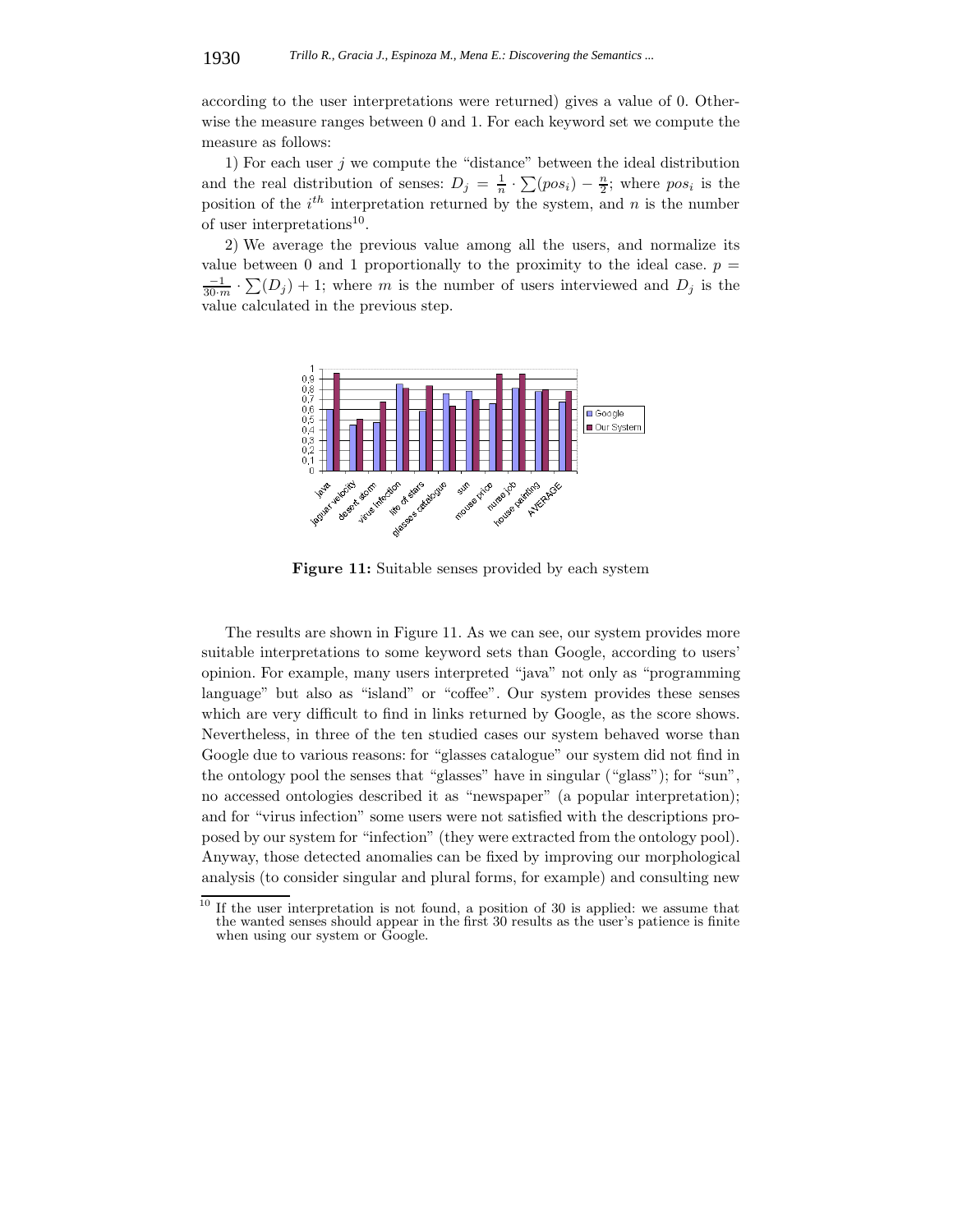ontologies, which is very easy to do in our system. The interesting result is that our experiments indicate that *our system behaves better than web search engines when the semantics assigned to keywords by the user is not the most popular on the Web*; that is, our system can provide more interpretations for ambiguous keyword sets than a traditional search engine. Even we do not consider this result conclusive, it shows us a promising result and motivates us to continue in our line.

Regarding the performance, although thousands of ontologies were considered, our system spent six seconds in average<sup>11</sup> to return the possible senses of each keyword set.

# **8 Related Work**

Semantic knowledge extracted from ontologies is used for different purposes: enhanced design of class diagram for the business domain [RS06], development of sophisticated question answering [LMU06], or query enrichment [TGS06]. Keyword senses obtained with our proposal are closely related to the last two applications cited. In [RS06] they use an ontology search engine to retrieve ontology files which contain candidate classes for the purchase order domain; besides their system deals with synonyms to refine the search. Unfortunately they assume that domain experts define a dictionary or ontology that specifies synonyms. On the contrary our system takes advantage of the shared ontologies available on the Web and semantically enriches the keyword senses with senses extracted from their synonyms. In [LMU06] they propose a system which exploits the availability of distributed, ontology-based semantic markup on the Web to answer questions posed in natural language. However they do not precise the mechanism used to index and locate an ontology. Also, unlike this work, we use a measure of synonymy among senses that does not depend on a single lexical resource as WordNet. In [TGS06] they propose a method that uses ontologies to improve the retrieval quality by query enrichment. However, the architecture proposed in this work only accesses their own (single) ontology. Our work has inherent advantages as queries third-party ontology pools; so we advocate a shared knowledge approach.

Concerning our subtask of integrating different ontology terms, from the works that also exploit linguistic and structural information, [QHC06] is the most similar to ours. They propose the idea of virtual documents, which contain the local descriptions and the neighboring information to reflect the intended meaning. Besides they use traditional vector space techniques to compute document similarity. In [Hes06] they propose an iterative algorithm for ontology mapping which is based on established string distance metrics and on a structural

 $11$  The total time spent depends on the number of candidate senses found in ontologies.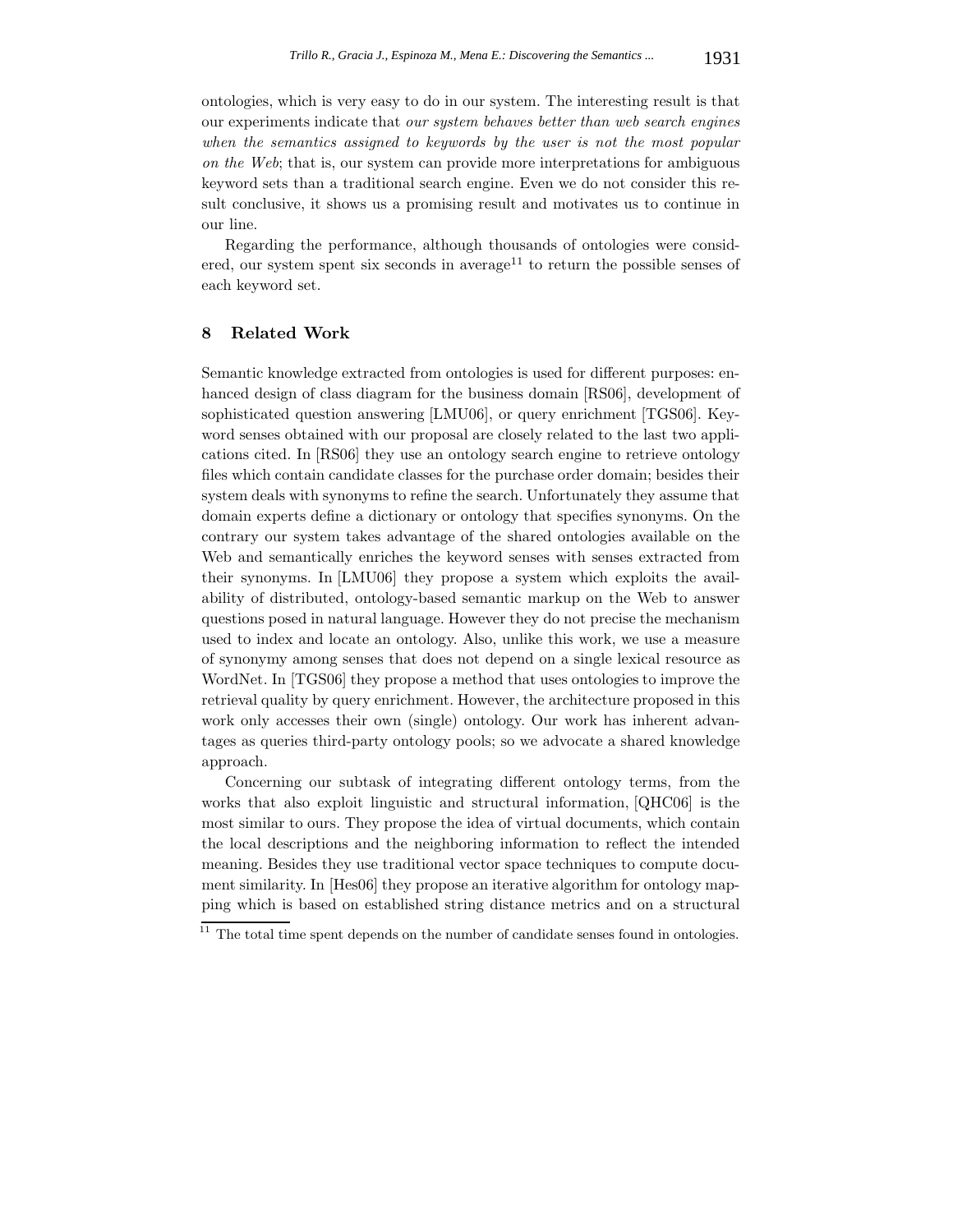similarity measure based on a vector representation of the relations between entities. In [LDKG04] a linear combination of name similarity, label similarity and description similarity is used in order to discover the mapping between classes. However, these works do not use statistical sampling to optimize the hierarchy comparison in depth, they do not consider the kind of term (class, property, or individual) when comparing and integrating, and our search of synonyms to calculate the name similarity is extended to an ontology pool instead of just a single resource as WordNet.

Regarding the disambiguation step, we have already mentioned some advantages with respect to other traditional approaches [Res95, TP05, LC98]. The most remarkable one is its independence of using a particular lexical resource (both to compute the semantic relatedness measure and as source of keyword senses). Other approaches, as the Structural Semantic Interconnection technique described in [NV05], differ from us due to a similar reason: even its good behavior, they rely on the graph representation that they use in several pre-selected lexical resources. Partial manual pre-processing is also needed. In contrast we want to use a method where the semantic context can be discovered in no preestablished knowledge sources.

## **9 Conclusions**

In this paper we have presented a semantics-guided approach to discover the possible senses of a set of user keywords; the output is a query expressed in a formal language, which represents the user intended semantics. The main features of our proposal are the following:

- 1. It uses an iterative approach to retrieve from different knowledge repositories the possible senses of each user keyword, in a parallel manner. A sense is represented basically as the (multi)ontological context of a term, and the system is able to deal with senses corresponding to different kind of ontology terms (classes, properties, and individuals).
- 2. It considers not only the senses corresponding to ontology terms that syntactically match the user keywords, but also the senses of ontology terms matching the synonyms of the user keywords, recursively, in order to semantically enrich the keyword senses retrieved within a certain synonymy threshold.
- 3. It measures the synonym degree between two senses by considering their linguistic and structural similarity. Statistical techniques like sampling and parallel processing are used to improve the performance of this process. Senses whose synonym degree is above a certain threshold are merged automatically.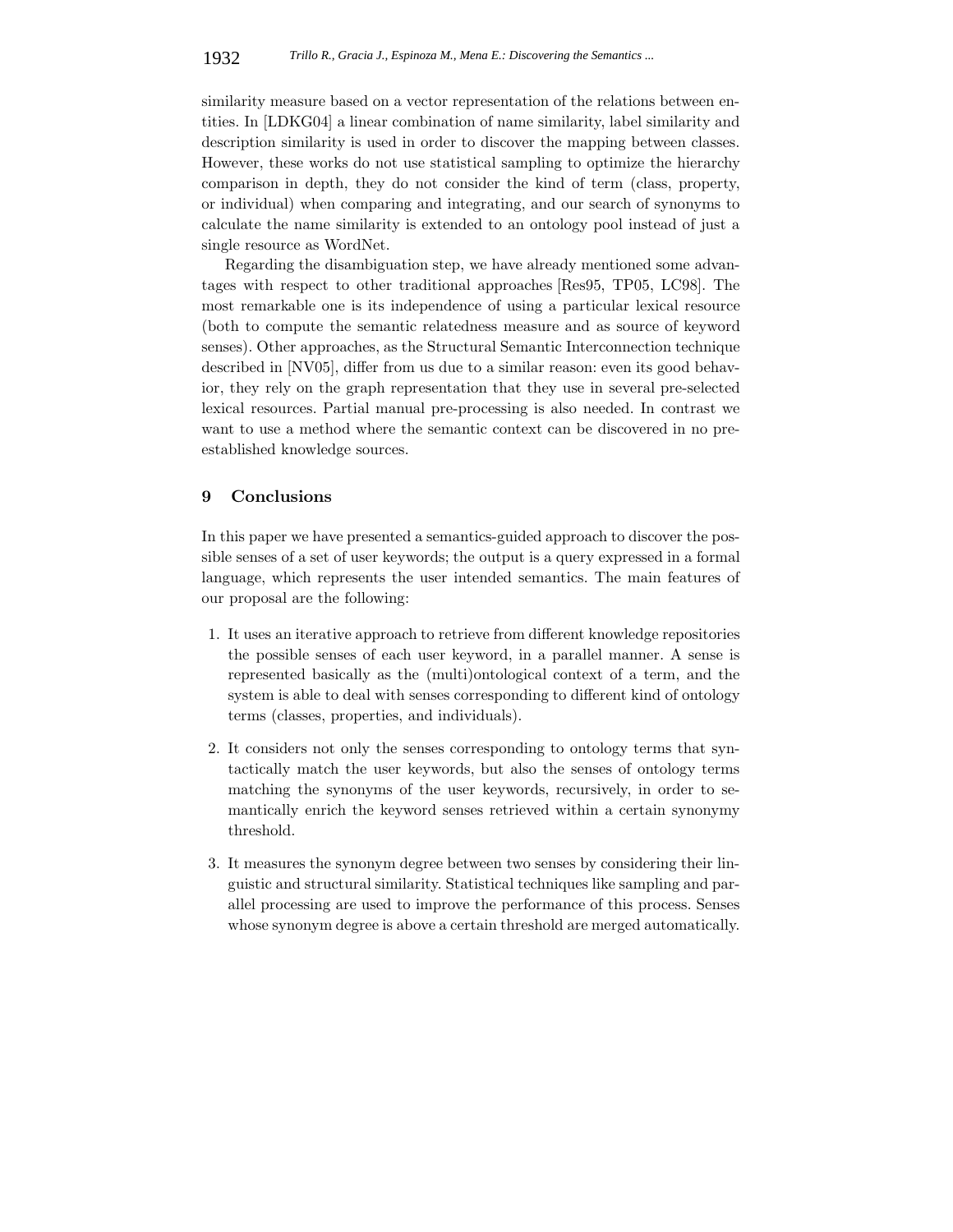- 4. It applies a disambiguation method to select (automatically or with user intervention) the most suitable sense for each keyword. This method does not rely on a particular ontology or lexical resource and uses a semantic relatedness measure based on Google frequencies.
- 5. It combines the selected keyword senses into a query (in a knowledge representation language) which expresses without ambiguity the user's information need. This method uses parsing and techniques based on Description Logics and it is valid for most knowledge representation languages.

Our initial experiments show that our system is able to discover keyword senses not easily found by traditional web-based search engines. We believe that this technique to find out the semantics of user keywords can be applied to many fields, such as the retrieval of relevant data underlying ontologies on the Semantic Web, and to improve traditional web search engines.

As future work, we plan to process the semantic query obtained in the process described in this paper to retrieve relevant data from the Semantic Web.

### **Acknowledgements**

This work is supported by the CICYT project TIN2004-07999-C02-02. Mauricio Espinoza's work is supported by a Santander Central Hispano-University of Zaragoza grant.

#### **References**

- [Ala06] Alani, H.: "Position paper: Ontology construction from online ontologies"; Proc. 15th International World Wide Web Conference (WWW2006), ACM, Edinburgh, UK, (May 2006), 491-495.
- [BCM<sup>+</sup>03] Baader, F., Calvanese, D., McGuinness, D. L., Nardi, D. Patel-Schneider, P. F.(eds.): "The Description Logic Handbook: Theory, Implementation, and Applications"; Cambridge University Press, 2003.
- [CFV07] Castells, P., Fernandez, M., Vallet, D.: "An adaptation of the vector-space model for ontology-based information retrieval"; IEEE Transactions on Knowledge and Data Engineering, 19, 2 (2007), 261-272.
- [DS04] Dean, M., Schreiber, G.: "OWL web ontology language reference"; W3C recommendation, W3C, February 2004.
- [EGTM06] Espinoza, M., Gracia, J., Trillo ,R., Mena, E.: "Discovering the semantics of keywords: An ontology-based approach"; Proc. The 2006 International Conference on Semantic Web and Web Services (SWWS'06), CSREA Press, Las Vegas, Nevada, USA (Jun 2006), 193-201.
- [FB03] Freitas, F.,Bittencourt, G.: "An ontology-based architecture for cooperative information agents"; Proc. 18th International Joint Conference on Artificial Intelligence, Morgan Kaufmann, Acapulco, Mexico (Aug 2003), 37-42.
- [FDP<sup>+</sup>05] Finin, T., Ding, L., Pan, R., Joshi, A., Kolari, P., Java, A., Peng, Y.: "Swoogle: Searching for knowledge on the Semantic Web"; Proc. 20th National Conference on Artificial Intelligence and 17th Innovative Applications of Artificial Intelligence Conference, AAAI Press / The MIT Press, Pittsburgh, Pennsylvania, USA (Jul 2005), 1682-1683.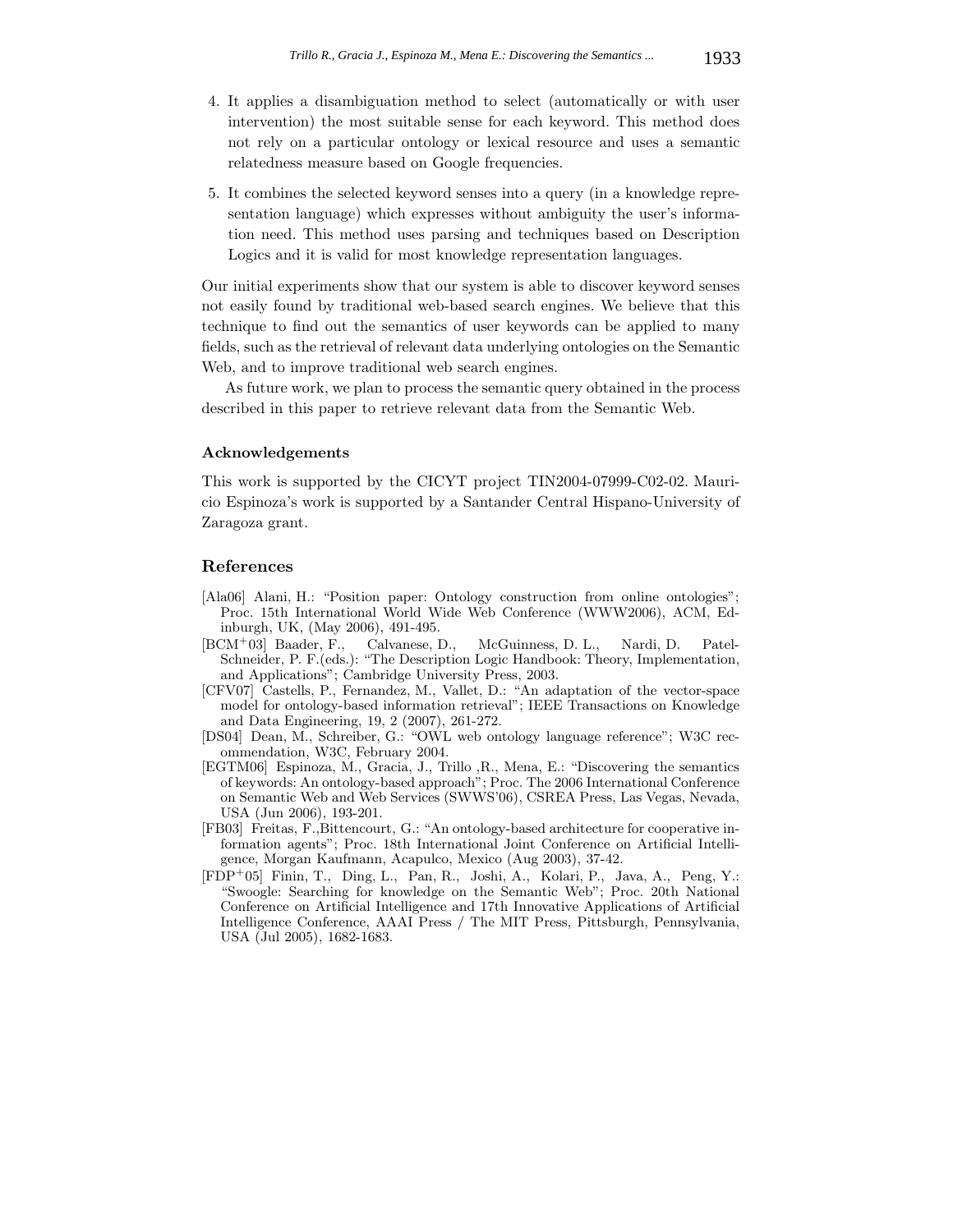- [GMV99] Guarino, N., Masolo, C., Vetere, G.: "Ontoseek: Content-based access to the web"; IEEE Intelligent Systems, 14, 3 (1999), 70-80.
- [Gru93] Gruber, T. R.: "Towards principles for the design of ontologies used for knowledge sharing"; In N. Guarino and R. Poli, editors, Formal Ontology in Conceptual Analysis and Knowledge Representation. Kluwer Academic Publishers, 1993.
- [GSY06] Giunchiglia, F., Shvaiko, P., Yatskevich, M.: "Discovering missing background knowledge in ontology matching"; Tech. Rep. DIT-06-005, Informatica e Telecomunicazioni, University of Trento (Feb 2006).
- [GTEM06] Gracia, J., Trillo, R., Espinoza, M., Mena, E.: "Querying the web: A multiontology disambiguation method"; Proc. 6th International Conference on Web Engineering (ICWE'06), ACM, Palo Alto, California, USA (Jul 2006), 241-248.
- [Hes06] Hess, A.: "An iterative algorithm for ontology mapping capable of using training data"; Proc. 3rd European Semantic Web Conference (ESWC'06), ACM, Budva Montenegro (Jun 2006), 19-33.
- [LC98] Leacock, C., Chodorow, M.: "Combining local context and wordnet similarity for word sense identification"; WordNet: An Electronic Lexical Database, MA:MIT Press, Cambridge (1998), 265-283.
- [LDKG04] Le, B. T., Dieng-Kuntz, R., Gandon, F.: "On ontology matching problems - for building a corporate semantic web in a multi-communities organization"; Proc. 6th International Conference on Enterprise Information Systems, Porto, Portugal (Apr 2004), 236-243.
- [LMU06] Lopez, V., Motta, E., Uren, V.: "Poweraqua: Fishing the semantic web"; Proc. 3rd European Sematic Web Conference, Lect. Notes in Comp. Sci., Springer, Budva, Montenegro (June 2006), 393-410.
- [LUM06] Lei, Y., Uren, V. S., Motta, E.: "Semsearch: A search engine for the semantic web"; Proc. 5th International Conference on Knowledge Engineering and Knowledge Management Managing Knowledge in a World of Networks, Lect. Notes in Comp. Sci., Springer, Podebrady, Czech Republic (Oct 2006), 238-245.
- [MI01] Mena, E., Illarramendi, A.: "Ontology-Based Query Processing for Global Information Systems"; Kluwer Academic Publishers, ISBN 0-7923-7375-8, June 2001.
- [Mil95] Miller, G.: "WordNet: A Lexical Database for English"; Communications of the ACM, 38, 11 (Nov 1995), 39-41.
- [NV05] Navigli, R., Velardi, P.: "Structural semantic interconnections: A knowledgebased approach to word sense disambiguation";IEEE Trans. Pattern Anal. Mach. Intell., 27, 7 (2005), 1075-1086.
- [PE05] Shvaiko, P., Euzenat, J.: "A survey of schema-based matching approaches"; Journal on Data Semantics, 4 (2005), 146-171.
- [Pel91] Peltason, C.: "The BACK system an overview"; ACM SIGART Bulletin, 2, 3 (Jun 1991), 114-119.
- [PTBW05] Paz-Trillo, C., Braga, P. P., Wassermann, R.: "An information retrieval application using ontologies"; Journal of the Brazilian Computer Society, 11, 2 (2005), 17-31.
- [QHC06] Qu, Y., Hu, W., Cheng, G.: "Constructing virtual documents for ontology matching"; Proc. 15th International World Wide Web Conference, ACM, Edinburgh, Scotland (May 2006), 23-31.
- [Res95] Resnik, P.: "Disambiguating noun groupings with respect to Wordnet senses"; Proc. 3rd Workshop on Very Large Corpora, Association for Computational Linguistics, Somerset, New Jersey (1995), 54-68.
- [RLC07] Vitnyi, P. M. B., Cilibrasi, R. L.: "The google similarity distance"; IEEE Transactions on Knowledge and Data Engineering, 19, 3 (Mar 2007) 370-383.
- [RMBA05] Royo, J.A., Mena, E., Bernad, J., Illarramendi, A.: "Searching the web: From keywords to semantic queries"; Proc. 3rd International Conference on Information Technology and Applications (ICITA'05), IEEE Computer Society, Sydney, Australia (Jul 2005), 244-249.